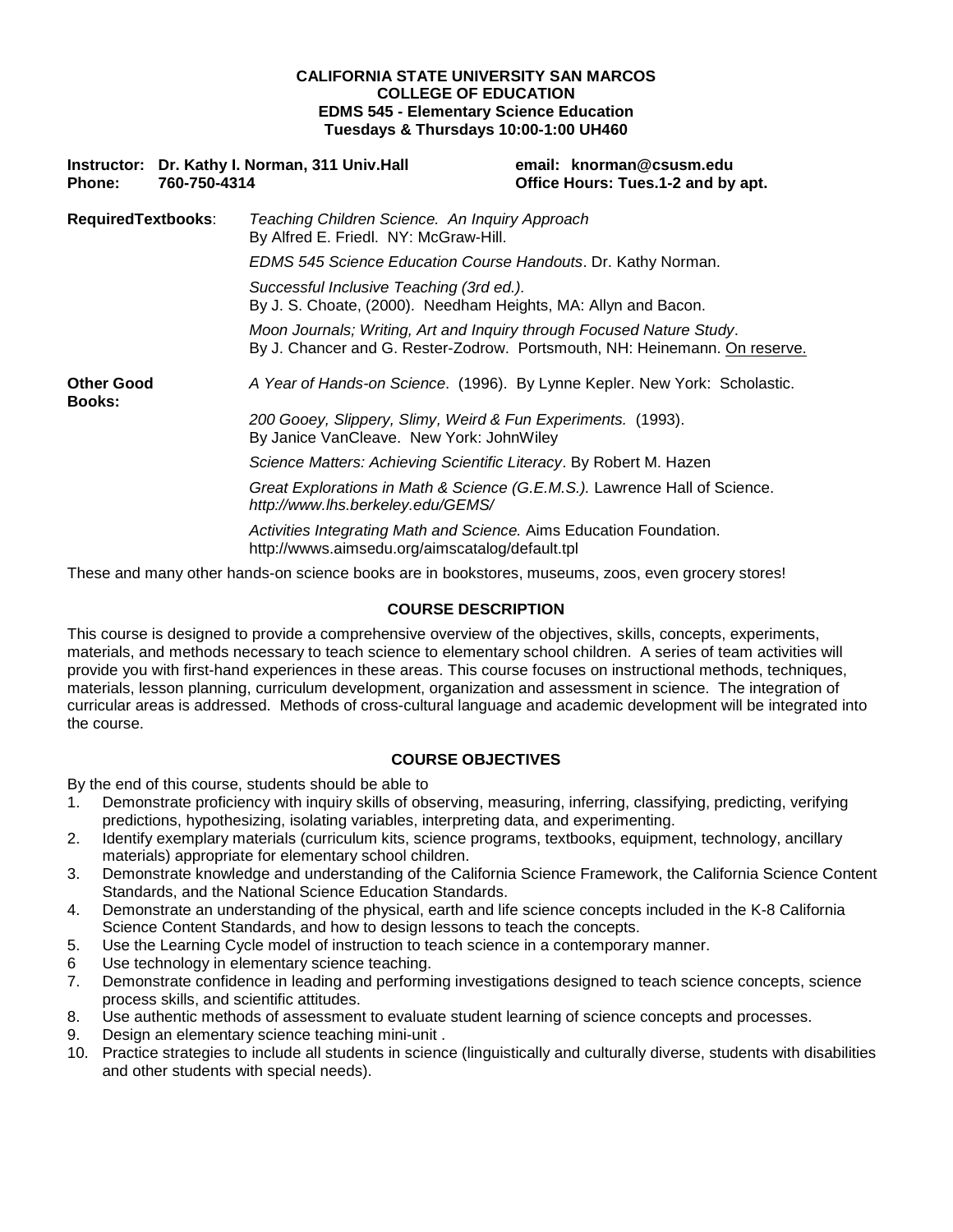## **COE MISSION STATEMENT**

The mission of the College of Education Community is to collaboratively transform public education by preparing thoughtful educators and advancing professional practices. We are committed to diversity, educational equity, and social justice, exemplified through reflective teaching, life-long learning, innovative research, and on-going service. Our practices demonstrate a commitment to student-centered education, diversity, collaboration, professionalism and shared governance. (adopted by COE Governance Community, October 1997)

## **INFUSED COMPETENCIES**

#### **Authorization to Teach English Learners**

This credential program has been specifically designed to prepare teachers for the diversity of languages often encountered in California public school classrooms. The authorization to teach English learners is met through the infusion of content and experiences within the credential program, as well as additional coursework. Students successfully completing this program receive a credential with authorization to teach English learners. (approved by CCTC in SB 2042 Program Standards, August 02))

## **Special Education**

Consistent with the intent to offer a seamless teaching credential in the College of Education, this course will demonstrate the collaborative infusion of special education competencies that reflect inclusive educational practices.

#### **Technology**

This course infuses technology competencies to prepare our candidates to use technologies, emphasizing their use in both teaching practice and student learning.

## **COURSE REQUIREMENTS**

#### **COE Attendance Policy**

Due to the dynamic and interactive nature of courses in the College of Education, all students are expected to attend all classes and participate actively. Absences and late arrivals/early departures will affect the final grade. At a minimum, students must attend more than 80% of class time, or s/he may not receive a passing grade for the course at the discretion of the instructor. Individual instructors may adopt more stringent attendance requirements. Should the student have extenuating circumstances, s/he should contact the instructor as soon as possible.

For this class, if you miss 2 class sessions or are late (or leave early) for three or more sessions, your highest possible grade is a B. If you miss 3 class sessions, your highest possible grade is a C. If you miss more than 20% of the class (3 class sessions), you may not receive a passing grade for the course. Absences do not change assignment due dates. Late assignments will receive a 10% reduction in points for each day late. After one week, late assignments will receive no credit.

#### **Writing**

In keeping with the All-University Writing Requirement, all courses must have a writing component of at least 2,500 words (approximately 10 pages) which can be administered in a variety of ways.

#### **Students with Disabilities Requiring Reasonable Accommodations**

Students are approved for services through the Disabled Student Services Office (DSS). This office is located in Craven Hall 5205, and can be contacted by phone at (760) 750-4905, or TTY (760) 750-4909. Students authorized by DSS to receive reasonable accommodations should meet with their instructor during office hours or, in order to ensure confidentiality, in a more private setting.

\*\*You must go to ACD 202 to activate your CSUSM e-mail account, or provide another email address.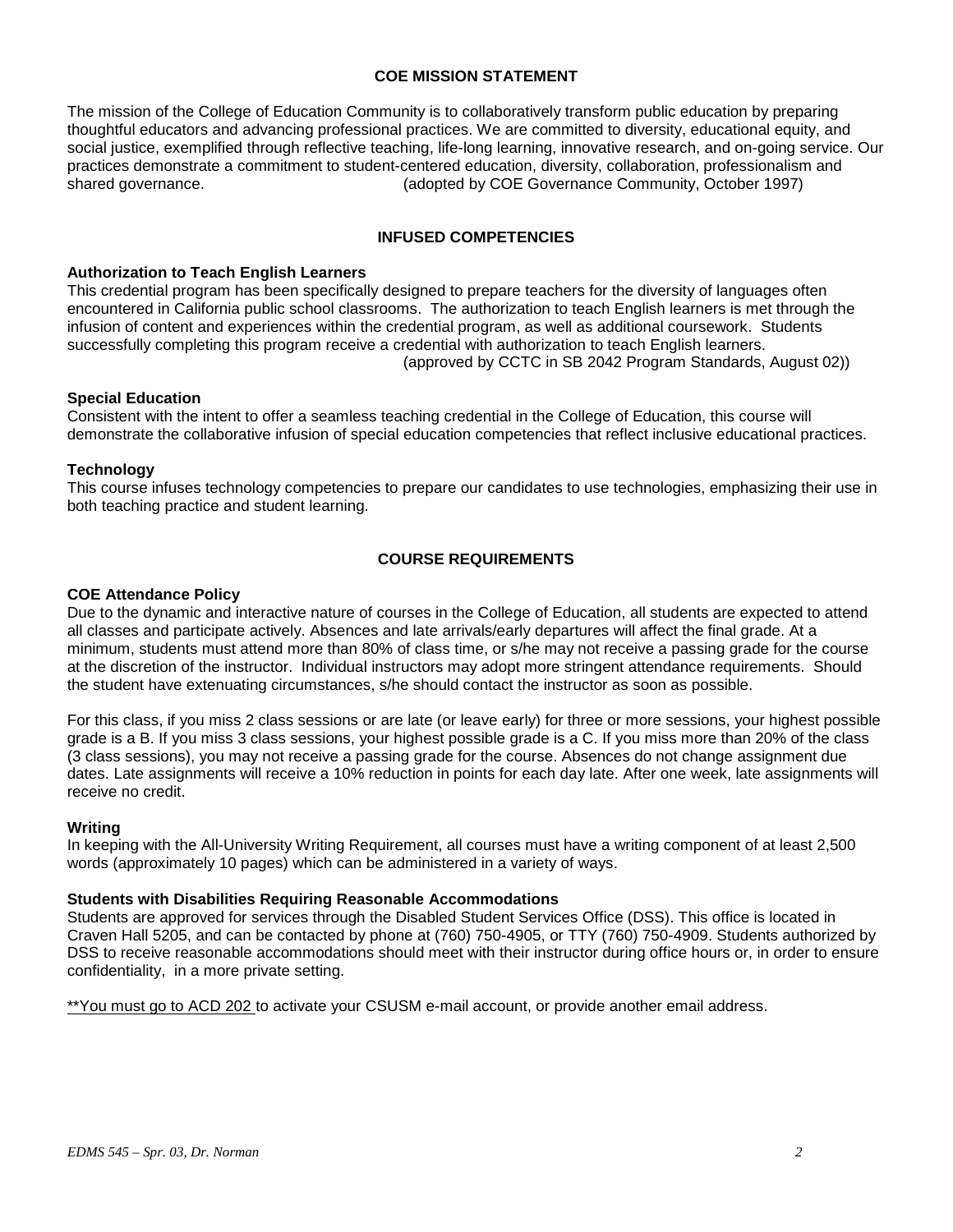The Arts and Science Cooperative Learning in the Science Classroom The Learning Cycle Model of Teaching Learning Cycle Science Lesson Demonstrations Writing Objectives for Student Learning Writing Science Concept Definitions CA Science Content Standards Grades K-8 California Science Framework SDAIE Strategies in Science Infusing Writing Activities in Science Lessons Science Curriculum Kits and State Approved Texts Science Process Skills and Scientific Attitudes Current Issues in Science Education Infusing Technology into Science Teaching Authentic Assessments in Science Science Projects, Student Research, Science Fairs Safety in the Science Class Inclusion and Teaching Science to Students with Special Needs

## **COURSE ASSIGNMENTS**

| 1. Participation, Collaboration and Professionalism lindividual)           | 15% |
|----------------------------------------------------------------------------|-----|
| 2. Reading Responses (individual)                                          | 15% |
| 3. Daily Quizzes (individual and open notebook)                            | 10% |
| 4. Exam over Learning Cycle Science Lessons (individual and open notebook) | 10% |
| 5. Science Instruction Case Study (may work in pairs)                      | 10% |
| 6. Leadership of Hands-on Science Lesson (team)                            | 10% |
| 7. Science Exposition Lesson Plan and Presentation (may work in pairs)     | 10% |
| 8. Science Teaching Unit and Presentation (may work in pairs)              | 10% |
| 9. Final Assignment (individual)                                           | 5%  |
| 10. Science Teaching Notebook (individual)                                 | 5%  |

## **Late assignments will be penalized by a 10-point reduction each day they are late. Keep digital copies of all assignments for your Credential Program Electronic Portfolio.**

# **CRITERIA FOR GRADING ASSIGNMENTS**

| $\mathsf{A}$ | Outstanding work on assignment, excellent syntheses of information and           | 90-100% |
|--------------|----------------------------------------------------------------------------------|---------|
|              | experiences, great insight and application, and excellent writing.               |         |
| B            | Completion of assignment in good form with good syntheses and                    | 80-89%  |
|              | application of information and experiences; writing is good.                     |         |
| C.           | Completion of assignment, adequate effort, adequate synthesis of                 | 70-79%  |
|              | information and application of information and experiences, writing is adequate. |         |
| D            | Incomplete assignment, inadequate effort and synthesis of information,           | 60-69%  |
|              | writing is less than adequate.                                                   |         |

Grades will be determined by points earned:

| $A = 93 - 100$ | $C_{\pm} = 77 - 79$ |
|----------------|---------------------|
| $A - 90-92$    | $C = 73-76$         |
| $B+ = 87-89$   | $C = 70-72$         |
| $B = 83 - 86$  | $D = 60 - 69$       |
| $B - 80 - 82$  | $F = 0.59$          |
|                |                     |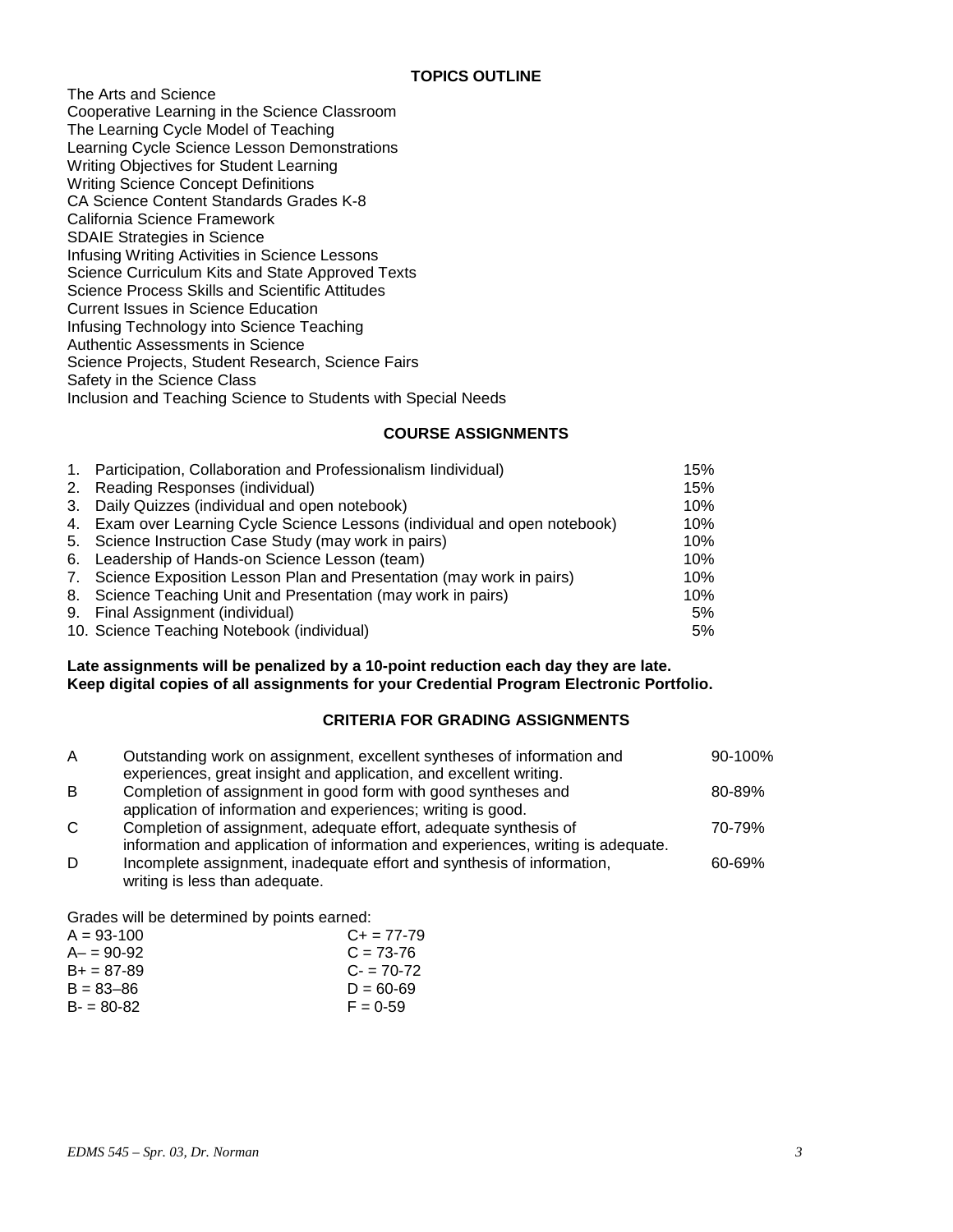# **ASSIGNMENT DESCRIPTIONS**

## **1. PARTICIPATION, COLLABORATION AND PROFESSIONALISM** (individual)

Students will engage in active learning each class session, and will be expected to actively participate, collaborate, and demonstrate professionalism at all times.

- Do you participate in class discussions productively, sharing your knowledge and understandings?
- Do you interact productively with your peers, taking on a variety of roles (leader, follower, etc.)?
- Do you contribute appropriately to group work—do you "do your share"?
- Are you able to accept others' opinions?
- Are you supportive of others' ideas?
- Do you support your peers during their presentations?
- Can you monitor and adjust your participation to allow for others' ideas as well as your own to be heard?
- Do you show a positive attitude and disposition towards teaching all students?
- Do you exhibit professional behavior at all times?

#### **Rubric for PCP: Participation, Collaboration and Professionalism**

| <b>CATEGORY</b>           | <b>Excellent</b>                                                              | Acceptable                                              | Unacceptable                                          | Your         |
|---------------------------|-------------------------------------------------------------------------------|---------------------------------------------------------|-------------------------------------------------------|--------------|
|                           | 20 pts.                                                                       | 15 pts.                                                 | 5 pts.                                                | <b>Score</b> |
| <b>Attitude</b>           | Always has a positive<br>attitude. Never is critical<br>of the task or others | Usually has a positive<br>attitude. Rarely is critical. | Seldom has a positive<br>attitude. Often is critical. |              |
|                           | without offering                                                              |                                                         |                                                       |              |
|                           | alternatives, showing                                                         |                                                         |                                                       |              |
|                           | initiative, and working                                                       |                                                         |                                                       |              |
|                           | hard for improvement.                                                         |                                                         |                                                       |              |
|                           | Always behaves, talks                                                         | Often behaves, talks and                                | Seldom behaves, talks                                 |              |
| Professionalism           | and works in a                                                                | works in a professional                                 | and works in a                                        |              |
|                           | professional manner,                                                          | manner, regardless of                                   | professional manner,                                  |              |
|                           | regardless of task/topic.                                                     | task or topic.                                          | regardless of task/topic.                             |              |
|                           | Almost always listens to,                                                     | Often listens to, shares                                | Rarely listens to, shares                             |              |
| Collaboration             | shares with, and                                                              | with, and supports the                                  | with, and supports the                                |              |
|                           | supports the efforts of                                                       | efforts of others, but                                  | efforts of others. Is not                             |              |
|                           | others. Tries to keep                                                         | sometimes is not a good                                 | always a good team                                    |              |
|                           | people working well                                                           | team member.                                            | player.                                               |              |
|                           | together.                                                                     |                                                         |                                                       |              |
| <b>Contributions</b>      | Always provides useful<br>ideas; always stays                                 | Often provides useful<br>ideas; stays focused           | Rarely provides useful<br>ideas; not always           |              |
|                           | focused on the task. A                                                        | most of the time. A                                     | focused. Reluctant to                                 |              |
|                           | definite leader who                                                           | satisfactory group                                      | participate. Lets others                              |              |
|                           | contributes a lot of effort.                                                  | member who does what                                    | take charge and                                       |              |
|                           |                                                                               | is required.                                            | participate.                                          |              |
| <b>Disposition toward</b> | Always demonstrates                                                           | Often demonstrates                                      | Rarely shows concern in                               |              |
| <b>Teaching</b>           | concern in learning to                                                        | concern in learning to                                  | learning to teach all                                 |              |
|                           | teach all children.                                                           | teach all children. Often                               | children. Rarely                                      |              |
|                           | Always demonstrates                                                           | demonstrates                                            | demonstrates                                          |              |
|                           | strong commitment                                                             | commitment toward                                       | commitment toward                                     |              |
|                           | toward developing (a) an                                                      | developing (a) an                                       | developing (a) an                                     |              |
|                           | understanding of                                                              | understanding of                                        | understanding of                                      |              |
|                           | children, (b) teaching                                                        | children, (b) teaching                                  | children, (b) teaching                                |              |
|                           | strategies, and (c)                                                           | strategies, and (c)                                     | strategies, and (c)                                   |              |
|                           | knowledge of the CA                                                           | knowledge of the CA                                     | knowledge of the CA                                   |              |
|                           | Standards for the                                                             | Standards for the                                       | Standards for the                                     |              |
|                           | <b>Teaching Profession and</b>                                                | <b>Teaching Profession and</b>                          | Teaching Profession and                               |              |
|                           | <b>CA Science Content</b><br>Standards.                                       | <b>CA Science Content</b><br>Standards.                 | <b>CA Science Content</b><br>Standards.               |              |
|                           |                                                                               |                                                         | <b>Total Score:</b>                                   |              |

You will do a self assessment, using this rubric, and write a 1-2 page rationale. The professor will also do an assessment, using this rubric.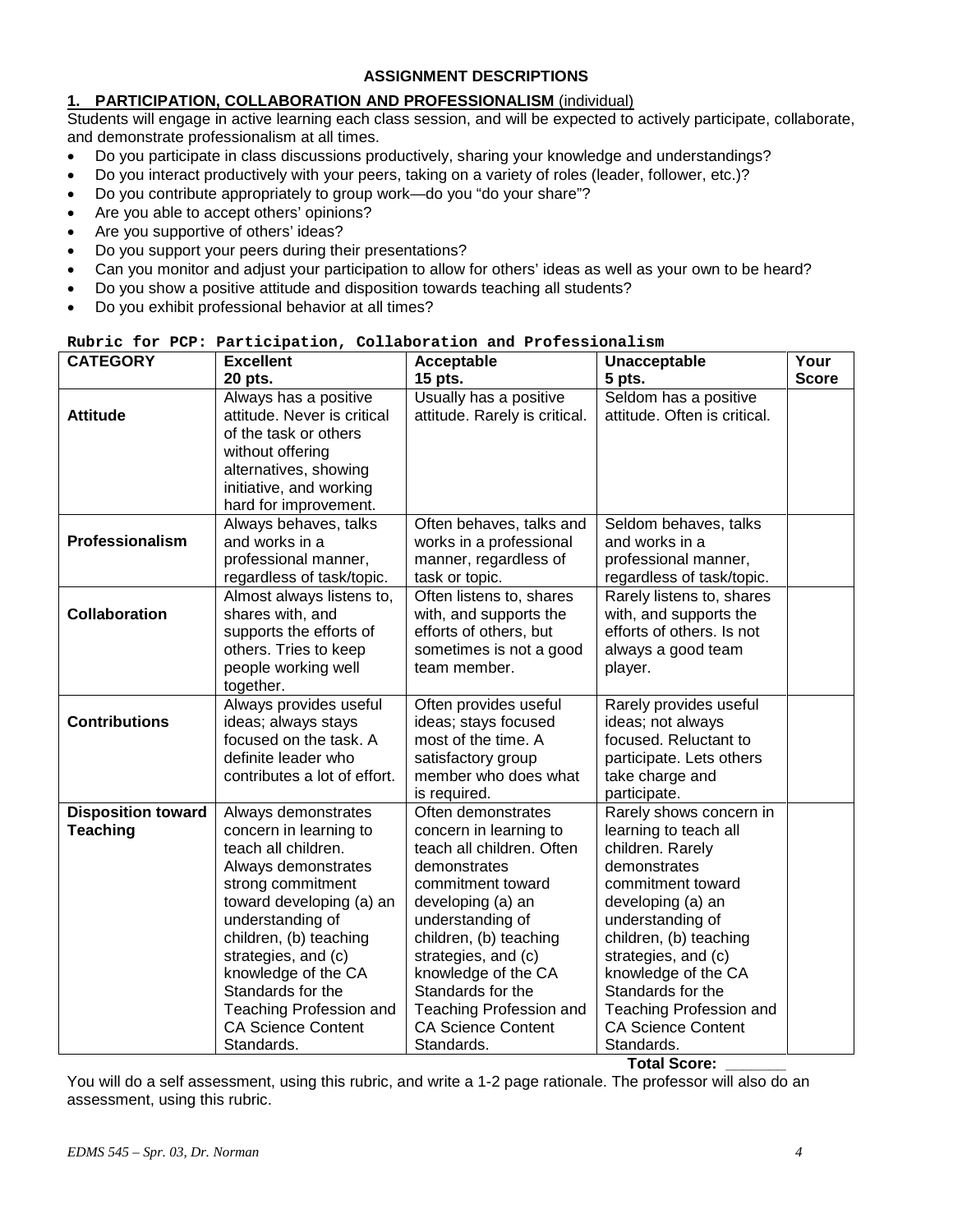## **2. READING RESPONSES (ONE PER CHAPTER)** (individual)

Students will be assigned readings and should present their TYPED responses to each chapter in one of the following forms:

- A. A Big Ideas paper explaining the key science concepts
- B. A visual or symbolic representation of the key science concepts
- C. A graphic organizer that demonstrates the key science concepts and their relationships to one another (samples will be provided in class)

Responses should be ONE page and TYPED. Make the most of the space. Use a standard font, such as Helvetica, Time or Times New Roman 10 or 12 point. They will be checked off for completion each due date. Representative samples will be examined for closer reading. Summarize only the science content, NOT activities.

## **PRIMARY TEACHING PERFORMANCE EXPECTATIONS**

TPE 1A: Subject-Specific Pedagogical Skills for Multiple Subject Teaching Assignments

TPE 4: Making Content Accessible

TPE 5: Student Engagement

TPE 6: Developmentally Appropriate Teaching Practices

TPE 6A: Developmentally Appropriate Practices in Grades K-3

TPE 6B: Developmentally Appropriate Practices in Grades 4-8

## **3. DAILY QUIZZES** (individual)

Each class session will begin with a 2 question quiz, based on work completed thus far in the course and your readings. (Open-Notebook Quizzes)

## **4. EXAM OVER LEARNING CYCLE LESSONS** (individual)

At the end of the semester, you will have an exam that includes questions from the hands-on Learning Cycle lessons presented during class. (Open-Notebook Exam)

## **5. LEADERSHIP OF HANDS-ON SCIENCE LESSONS – Critical Assessment Task (CATs)**

Students will lead hands-on science lessons during class. The lessons should model inquiry instruction, good questioning skills, and be content-understandable and non-judgmental. The lessons should be based on the California content standards. SDAIE strategies, technology integration, and methods for teaching students with disabilities should all be included and pointed out during the lesson.

You will work in teams to lead science lessons based on the Learning Cycle Model of Instruction. You will teach these to your classmates. Each lesson will be allocated 45-55 minutes of class time to teach. Your classmates will not role-play elementary students, but will learn the science content and how to teach it. Treat your classmates as teachers, not elementary students.

The lessons should include hands-on lessons, and should emphasize particular science concepts. The Exploration and Application phases of the Learning Cycle must require different hands-on science activities using manipulatives. Hands-on activities are NOT reading or completing worksheets (though they may require students to read something or complete lab observation sheets). You should take the activities "off of paper" and require students to use the science process skills with science manipulatives.

Be sure you understand the concepts you are emphasizing, and that you can explain them. The lessons should be developmentally appropriate for K-6, and should follow the NSTA Safety Guidelines. Begin the lesson by writing two essential questions about the lesson on the board, for students to consider during the lesson. Make sure that you include the 3 stages of the Learning Cycle. Make sure that science content background and applications to everyday life are addressed. You need to explain SDAIE strategies and adaptations for students with disabilities. Additionally, include 3 ways to infuse the arts into this lesson.

Prepare a **Powerpoint Computer Presentation** to use in your lesson. The presentation should include a detailed explanation of the science content, as well as a list and definitions of science concepts important to the lesson. Additionally, include a list of at least 5 web sites (with short descriptions) that address the science topic and concepts through simulations, graphics and movies. You should have links to these web sites and show examples during the lesson. \*\*You need to email the presentation to the instructor 2 days prior to your presentation.

## **Prepare a Science Lesson Handout** which includes the following:

a. Learning Objective(s) written in complete sentences. "The students will

*EDMS 545 – Spr. 03, Dr. Norman 5* Use an action verb and explain how students will demonstrate their new knowledge and understanding.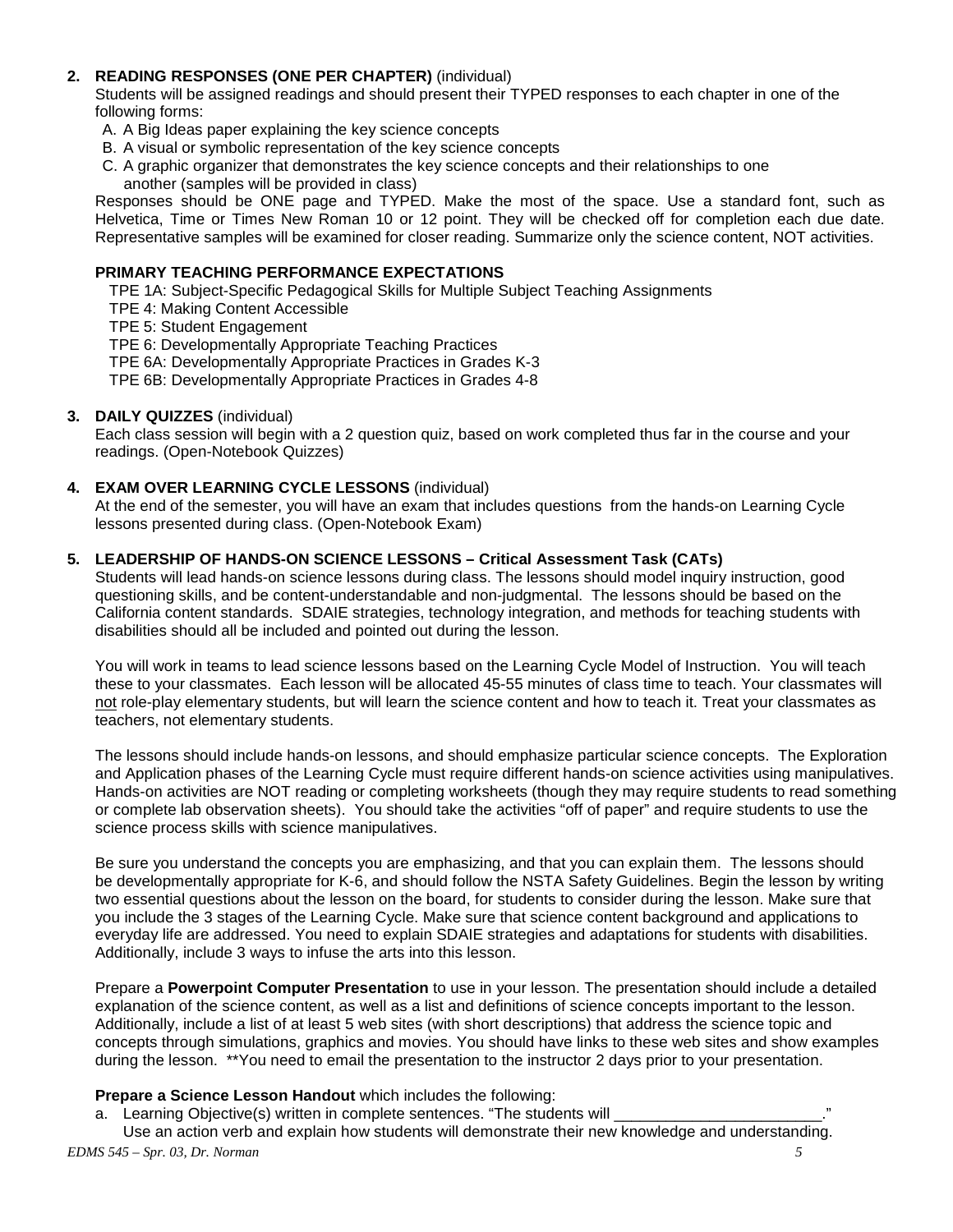- b. Science Concept(s) and definitions(s) written in complete sentences. Do not say "The students will  $\cdot$ ." (That is an objective, not a science concept.)
- c. California Science Content Standard(s) which may be addressed, along with grade level.
- d. Exploration Activity
- e. Concept Introduction (also called Concept Invention)
- f. Concept Application Activity
- g. SDAIE strategies
- h. Adaptations for students with disabilities
- i. A 1-2 page summary of the science content background
- j. A list of 5 relevant web sites (with descriptions)
- k. Applications to everyday life.
- l. Two higher though questions that you want students to be able to answer by the end of your lesson:
	- a. One MAIN IDEA question
	- b. One APPLICATION question
	- INCLUDE ONLY THE QUESTIONS, NOT THE ANSWERS.

m. Descriptions of 3 ways to infuse the arts into this science lesson.

Bring copies of the activity for person with (a) team members' names at the top and (b) reference at the bottom.

# **Class Evaluations of Lesson**

Each team will prepare an evaluation instrument to be used by five class members not on the team, The evaluation instruments should have the team member's names, title and science topic at the top. Have five categories to judge the presentations, and a rating scale of one to five, with one representing the best. **Give the instructor a copy of the evaluation that includes a description of each person's role in researching and presenting the lessons.** 

# **PRIMARY TEACHING PERFORMANCE EXPECTATIONS**

TPE 1A: Subject-Specific Pedagogical Skills for Multiple Subject Teaching Assignments

- TPE 2: Monitoring Student Learning During Instruction
- TPE 4: Making Content Accessible
- TPE 5: Student Engagement
- TPE 6: Developmentally Appropriate Teaching Practices
- TPE 6A: Developmentally Appropriate Practices in Grades K-3
- TPE 6B: Developmentally Appropriate Practices in Grades 4-8
- TPE 9: Instructional Planning
- TPE 10: Instructional Time
- TPE 13: Professional Growth

# **SECONDARY TEACHING PERFORMANCE EXPECTATION**

TPE 7: Teaching English Learners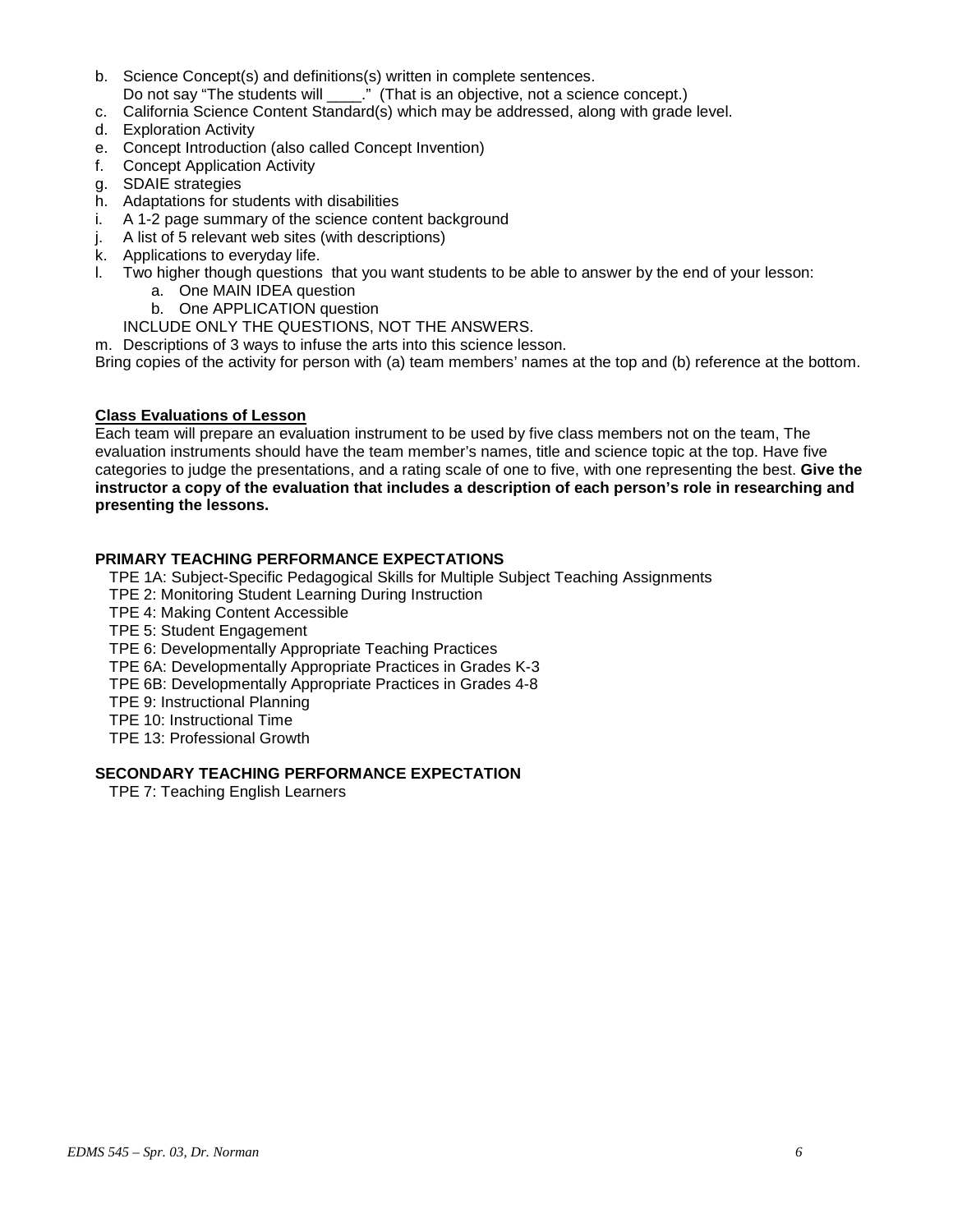## **6. SCIENCE INSTRUCTION CASE STUDY** (may work in pairs)

Students will develop a case study of science instruction involving input from classroom observations, a K-8 teacher or teachers and K-8 students. It will include 5 parts: your observations, teacher interview, student surveys, chart comparison, and case study paper. Carefully read A-F below.

## **Observations of Science Lessons**

- A. Ask an elementary teacher if you can observe 2-3 science lessons in his or her class. Then answer the following:
	- 1. How would you define science instruction in this classroom?
	- 2. What are the characteristics of science instruction?
	- 3. What do the students do during science instruction?
	- 4. What materials are used?
	- 5. How often do the students engage in hands-on activities?
	- 6. Do they each participate and have a role?
	- 7. How is the classroom organized for science instruction?
	- 8. What science materials are in the classroom?
	- 9. What evidence is there of science?
	- 10. Do you see writing infused within the science lessons? If so, what are some examples?
	- 11. Are there children in the class who are learning English? What differences and similarities exist for children who are learning English?

Feel free to add more descriptive information in regard to science instruction.

B After you have answered the above questions find time to interview the teacher.. Ask the teacher to answer the Teacher Survey. Please inform the teacher that the school and district will not be identified, only the grade level. Please do not put the teacher's name on the survey.

#### **Teacher Survey**

- 1. How do children learn science?
- 2. How do you organize instruction so that children learn concepts related to the California science standards?
- 3. What are the different activities that you do during science instruction?
- 4. How do you group the students during science activities?
- 5. How often do you teach science?
- 6. How often do the children participate in hands-on science activities?
- 7. Do you integrate writing activities into science lessons? What are some examples?
- 8. What is the easiest thing about teaching science?
- 9. What is the most difficult thing about teaching science?
- 10. If you could design the ideal science program, what would be the characteristics of the program?
- 11. How do you organize instruction for science in two languages or in a language other than English? What challenges does this present for you?
- 12. How do you adapt instruction for students with special needs? Are there particular techniques or issues related to science teaching and students with special needs?

Feel free to include other questions during the interview. If possible, take a portable tape recorder to record the responses for later transcription, as it is easy to miss some things when you are taking notes. Be sure to ask the teacher if she or he minds if you use the tape recorder, and do not use it if the teacher is hesitant.

C. Ask the teacher if you can hand out the Student Survey to the students in the class.Do **not** have the students put their names on the surveys. Feel free to include other questions on the survey, but do not make it too long for the students to answer. This survey will work with third graders and up; you can try it with second graders but I would suggest reading the questions aloud one at a time for them. If you are working with K, 1 or 2 use the following alternative strategy: Choose approximately 6 students (if you are in a bilingual class choose 3 who have English as their native language and 3 with Spanish or whatever other language is spoken in the class). Interview each student using the survey questions. Record the answers, if possible, and transcribe the taped interviews.Be flexible and adapt the survey to the level of the students.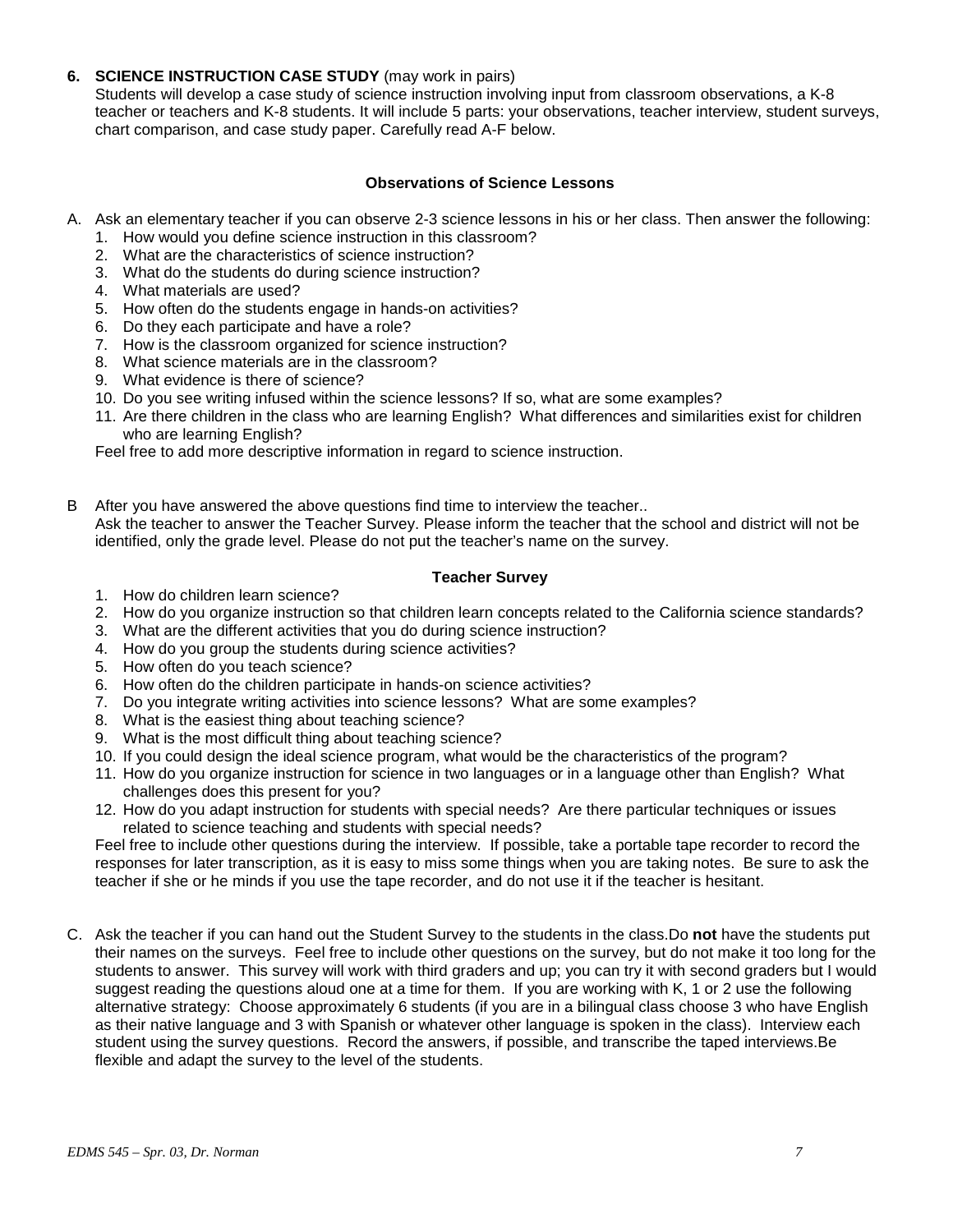## **Student Survey**

Please answer the following questions.

Grade level: Are you a Boy ρ Girl ρ ?

What language(s) do you speak? English  $\rho$  Spanish  $\rho$  Other  $\rho$ 

- 1. What happens during science in your class? How does your teacher teach you science?
- 2. How often do you do hands-on science activities in class?
- 3. What sorts of science activities do you do in class?
- 4. Do you work in groups to do science activities? If so, what do you do in the groups? Does each person have a job to do?
- 5. Do you have science materials to use during science activities? What sorts of materials do you use?
- 6. What are some of the science topics you have studied this year in science class?
- 7. Do you like science time? What do you like best about it?
- 8. Are you a good student in science? What helps you learn best?
- D. Examine the three sets of data (your observations, those of the teacher and students) for matches and mismatches. Create a grid to organize the data:

|                                                                      | <b>My Observations</b> | <b>Teacher Interview</b> | <b>Student Surveys</b> |
|----------------------------------------------------------------------|------------------------|--------------------------|------------------------|
| <b>How is science</b><br>taught/what happens<br>during science time? |                        |                          |                        |
| How does the teacher<br>teach science/what<br>does the teacher do?   |                        |                          |                        |
| Do the students<br>participate in hands-on<br>science activities?    |                        |                          |                        |
| <b>Adaptations and</b><br><b>Accommodations</b>                      |                        |                          |                        |

#### **Comparison Chart**

E. Using the data you have collected and the match/mismatch chart, type a 2-3 page CASE STUDY PAPER of the science instruction.

F. Turn in 2 copies of the following. Staple all together in the following order with the Case Study paper on top.

- 1. Your 2-3 page CASE STUDY PAPER.
- 2. Your own answers to questions (in A above) as you observed in the classroom
- 3. Teacher Interview questions (B above) and answers
- 4. Student Surveys (C above) with student answers
- 5. Comparison Chart (D above) of your observations, teacher interview answers and student survey answers.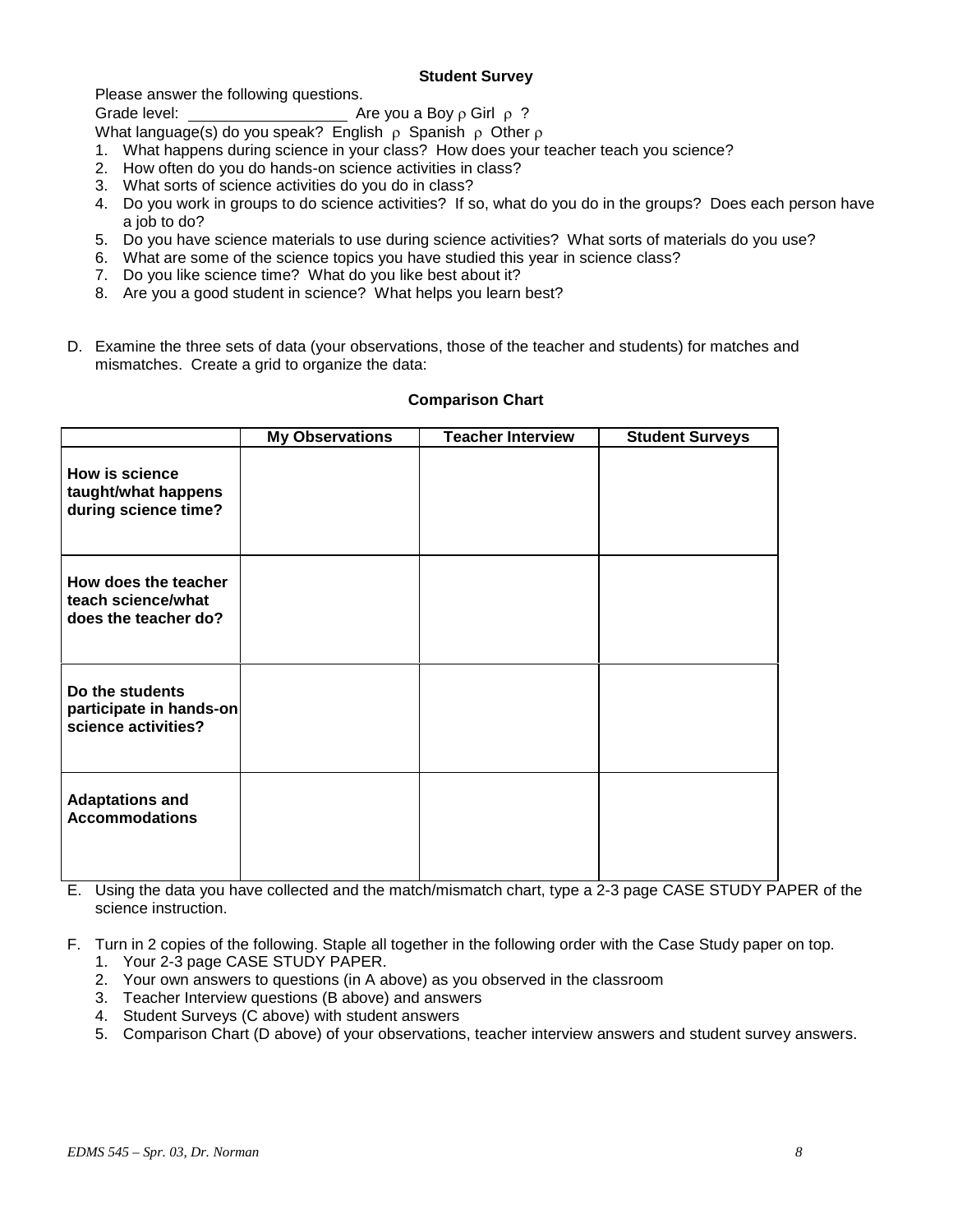## **PRIMARY TEACHING PERFORMANCE EXPECTATIONS**

TPE 1A: Subject-Specific Pedagogical Skills for Multiple Subject Teaching Assignments

Teaching Science in a Multiple Subject Assignment

TPE 2: Monitoring Student Learning During Instruction

TPE 6: Developmentally Appropriate Teaching Practices

TPE 6A: Developmentally Appropriate Practices in Grades K-3

TPE 6B: Developmentally Appropriate Practices in Grades 4-8

TPE 10: Instructional Time

TPE 11: Social Environment

## **SECONDARY TEACHING PERFORMANCE EXPECTATION**

TPE 8: Learning about Students

#### **7. SCIENCE EXPOSITION LESSON PLAN AND PRESENTATION WITH SCHOOL AGE CHILDREN – Critical Assessment Task (CATs)**

Develop an inquiry activity to teach to elementary students. You may work in pairs on this assignment. You will prepare a hands-on science lesson and poster about a science concept. You will present the lesson at our Elementary School Science Exposition. Be sure you understand the concept(s) you are emphasizing, and that you can explain it. The activity should be developmentally appropriate, and should follow the NSTA Safety Guidelines. Prior to teaching the lesson, turn it in to your instructor for review. After teaching the lesson, turn in a copy of your Reflection. The lessons should include hands-on lessons, and should emphasize particular science concepts. The Exploration and Application phases of the Learning Cycle must require different hands-on science activities using manipulatives. Hands-on activities are NOT reading or completing worksheets (though they may require students to read something or complete lab observation sheets). You should take the activities "off of paper" and require students to use the science process skills with science manipulatives.)

Turn in your typed Lesson Plan with your names at the top and REFERENCES at the bottom.

- 1. Science Concept (and definition) you are teaching. Write it out in a complete sentence. Do not say "The students will \_\_\_\_." (That is an objective, not a science concept.)
- 2. Essential Questions
- 3. 1-3 Behavioral Objectives
- 4. California Science Content Standards addressed
- 5. Exploration Activity
- 6. Concept Invention
- 7. Concept Application Activity
- 8. The Reflection (answer the following):
	- a. How did the children respond? (What did they say and do?)
	- b. How do the children's actions and responses demonstrate their level of understanding.
	- c. How did you (or can you) improve upon your lesson to facilitate understanding?

## **PRIMARY TEACHING PERFORMANCE EXPECTATIONS**

TPE 1A: Subject-Specific Pedagogical Skills for Multiple Subject Teaching Assignments Teaching Science in a Multiple Subject Assignment

TPE 2: Monitoring Student Learning During Instruction

- TPE 4: Making Content Accessible
- TPE 5: Student Engagement
- TPE 6: Developmentally Appropriate Teaching Practices

TPE 6A: Developmentally Appropriate Practices in Grades K-3

TPE 6B: Developmentally Appropriate Practices in Grades 4-8

TPE 13: Professional Growth

#### **SECONDARY TEACHING PERFORMANCE EXPECTATION**

TPE 8: Learning about Students

TPE 12: Professional, Legal, and Ethical Obligations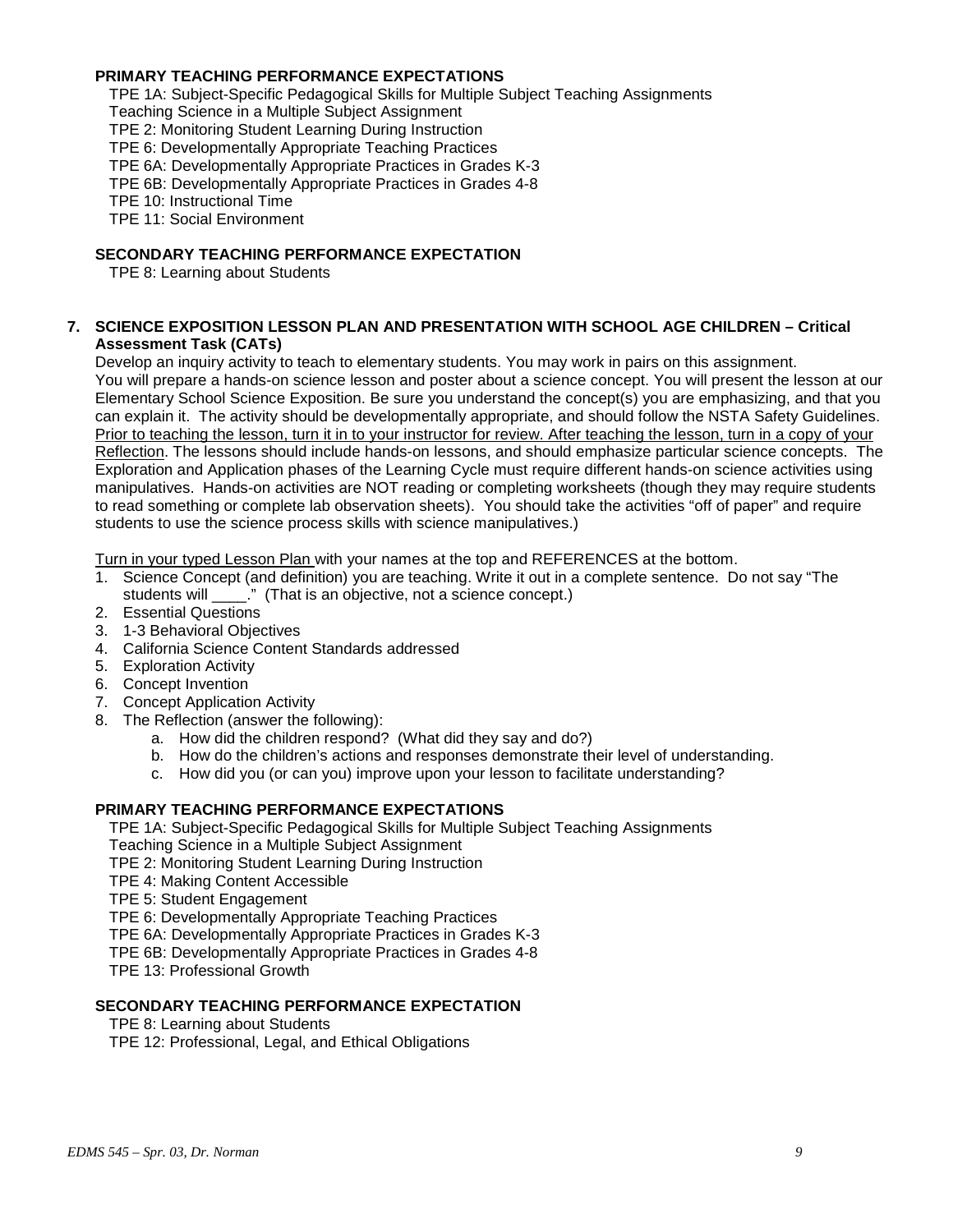# **8. SCIENCE TEACHING UNIT AND PRESENTATION– Critical Assessment Task (CATs)**

(may work in pairs)

You will create a typed unit on a specific science topic. You must bring a stamped, self-addressed manila envelope in order to receive a final grade. (You may work in pairs on this assignment.)

Unit Components:

- 1. Unit Plan (1 page; include title, grade level, goals for unit, Calif. Science Content Standards addressed, and one-two line descriptions of each learning cycle lesson)
- 2. Essential Questions
- 3. Authentic Assessment
- 4. Rubric for Assessment (see rubric.forteachers.org for assistance)
- 5. 3 Learning Cycle Lesson Plans *Adapt from Commercial Lessons*

*in books and science curricula.*

For each lesson, include the following: *Do not re-invent activities*.

- a. Topic
- b. Science Concept you are teaching. Write out the science concept(s) (and definitions) you are teaching in a complete sentence. Do not say "The students will \_\_\_\_." (That is an objective, not a science concept.)
- c. California Science Content Standards addressed
- d. Objectives (1-2) (use behavioral objectives with action verbs-i.e., The students will \_\_\_)
- d. Exploration Activity- explain what students do and teacher does
- e. Concept Introduction (also called Concept Invention)--explain what students do and teacher does
- f. Concept Application Activity- explain what students do and teacher does
- 6. Science Content Background for the teacher (2-3 PAGES—typed)
- 7. List and short descriptions of 5 Web Sites (with short descriptions) that address the science topic and concepts through simulations, graphics and movies.
- 8. SDAIE Strategies and explanation of how used
- 9. Adaptations for Students With Disabilities and explanation of how used
- 10. 3 Ways to Integrate Technology and Explanation of how used
- 11. Description of an arts component to integrate. (Select one of the arts disciplines and elaborate.)
- 12. References

The lessons should include hands-on lessons, and should emphasize particular science concepts. The Exploration and Application phases of the Learning Cycle must require different hands-on science activities using manipulatives. Hands-on activities are NOT reading or completing worksheets (though they may require students to read something or complete lab observation sheets). You should take the activities "off of paper" and require students to use the science process skills with science manipulatives.

You will present your unit during a Powerpoint Presentation during Finals class time.

# **PRIMARY TEACHING PERFORMANCE EXPECTATIONS**

TPE 1A:Subject-Specific Pedagogical Skills for Multiple Subject Teaching Assignments

Teaching Reading-Language Arts in a Multiple Subject Assignment

- Teaching Science in a Multiple Subject Assignment
- TPE 4: Making Content Accessible
- TPE 5: Student Engagement
- TPE 6: Developmentally Appropriate Teaching Practices
- TPE 6A: Developmentally Appropriate Practices in Grades K-3
- TPE 6B: Developmentally Appropriate Practices in Grades 4-8
- TPE 9: Instructional Planning
- TPE 10: Instructional Time
- TPE 13: Professional Growth

# **SECONDARY TEACHING PERFORMANCE EXPECTATION**

TPE 3: Interpretation and Use of Assessments TPE 7: Teaching English Learners

## **9. FINAL ASSIGNMENT** (individual)

This reflections assignment of 3 questions will be given in class.

*EDMS 545 – Spr. 03, Dr. Norman 10*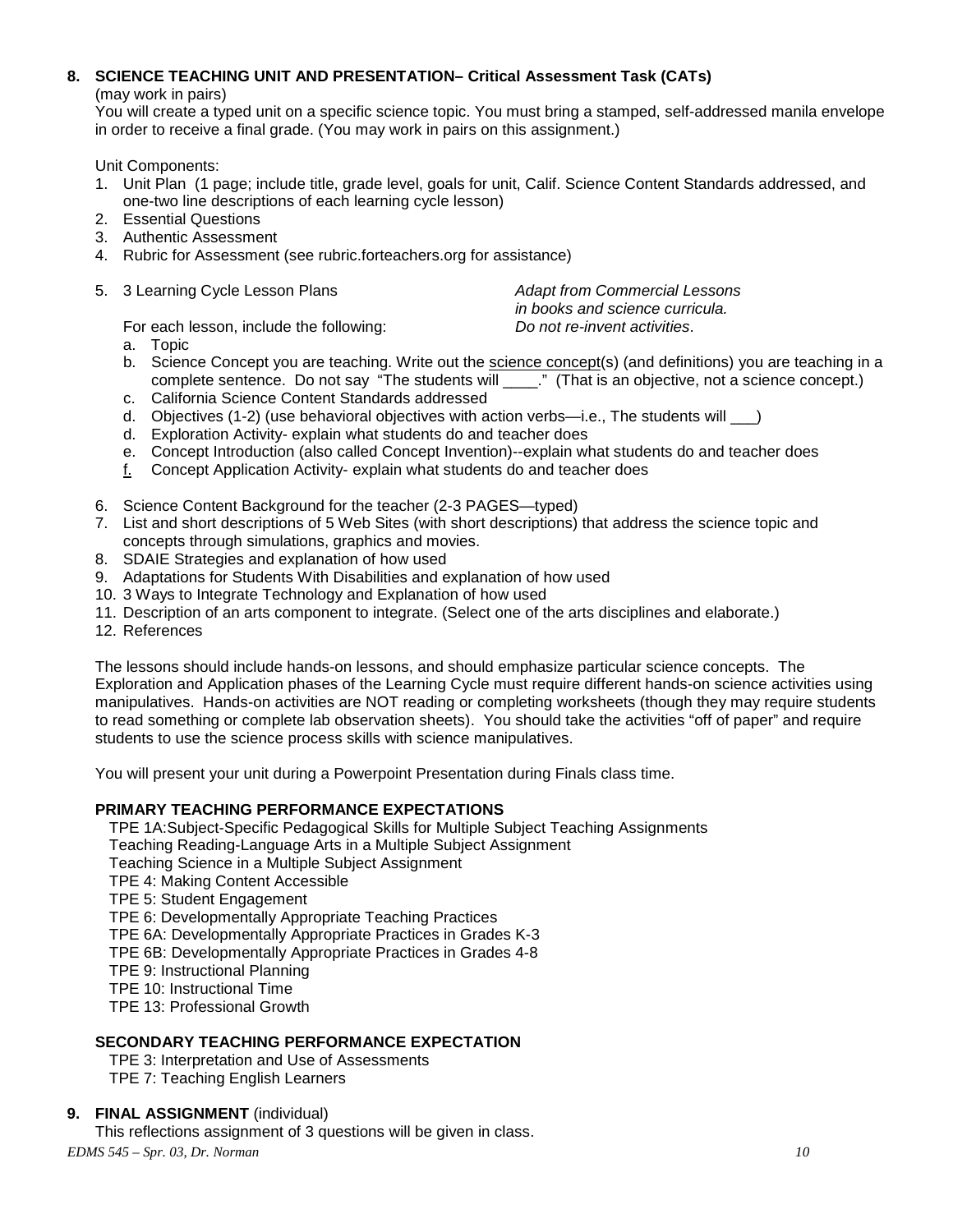## **10. SCIENCE TEACHING NOTEBOOK** (individual)

You will keep a class notebook, and will meet with the instructor during the last class period to review contents. Please use section dividers and labels for sections. For some assignments, you may need to make copies in order to include everything in your notebook.

- I. California Science Content Standards for grades K-8 (download from <http://www.cde.ca.gov/board/pdf/science.pdf> and print)
- II. Reading Responses
- III. Daily Quizzes
- IV. Exam over Learning Cycle Lessons
- V. Learning Cycle Lessons presented in class
	- a. Lesson Plan Handout
	- b. Learning Log for each lesson
- VI. Science Instruction Case Study
	- a. Case Study Paper
	- b. Your Observations
	- c. Teacher Interview
	- d. Student Surveys
- VII. Science Exposition Lesson Plan
- VIII.Draft of Unit (unit due last class)
- IX. Other Class Handouts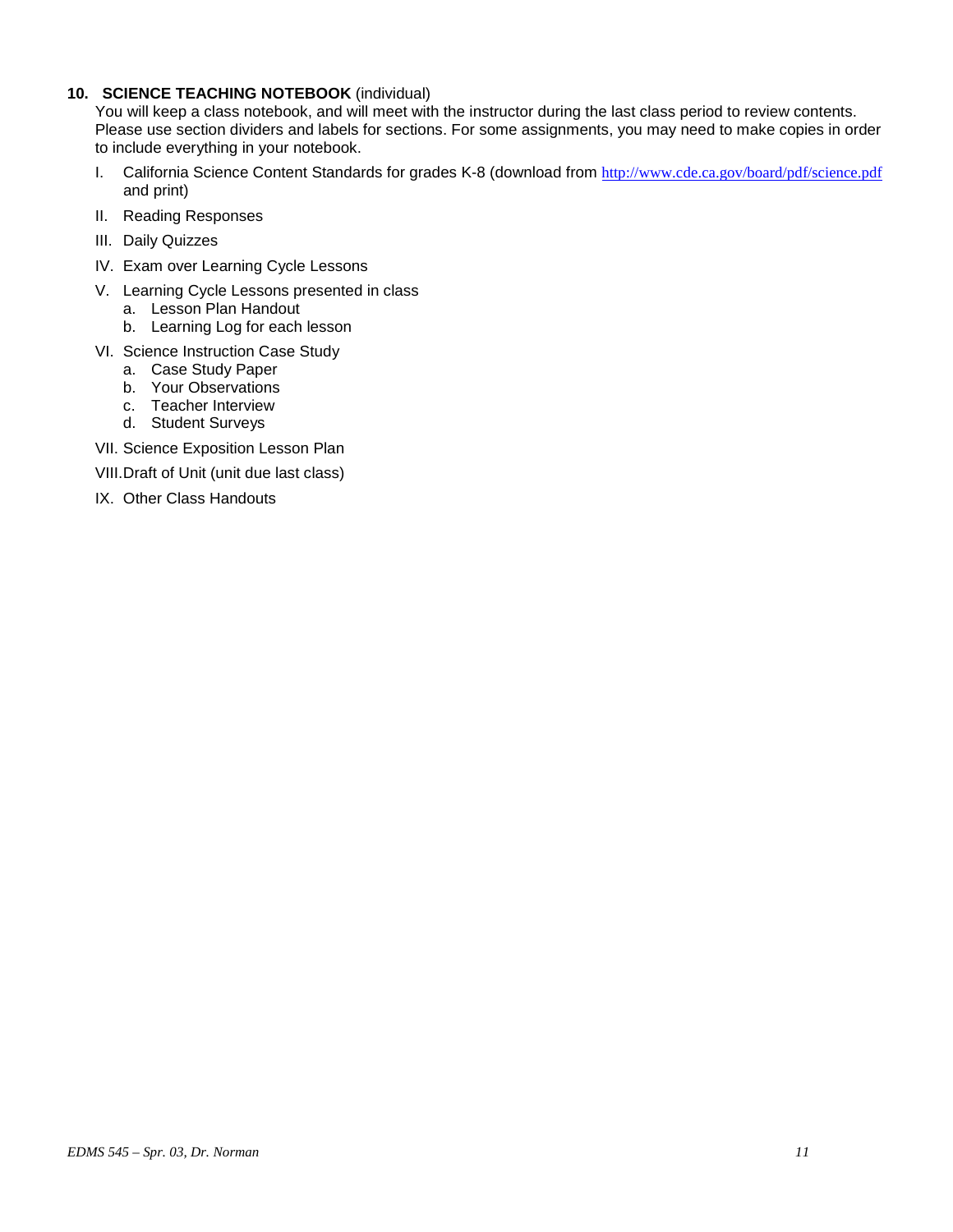## **RESOURCES**

# **JOURNALS**

Science Scope Science Scope<br>
Science and Children The Science Teacher Science Mournal of Chemi

Journal of Chemical Education Science Education School Science and Math Innovations in Science & Technology Education Science News American Biology Teacher Journal of Research in Science Teaching

## **EISENHOWER NATIONAL CLEARINGHOUSE** [http://enc.org](http://enc.org/)

The Eisenhower National Clearinghouse (ENC) has recently launched an all-new web site, ENC Online, at http://enc.org. ENC, which was established by the U.S. Department of Education, provides K-12 math and science educators with information about teaching materials, innovative ideas, and professional development.

The content on ENC Online has been organized into four major categories. They are Curriculum Resources, Web Links, Professional Resources, and Topics. Through Curriculum Resources, teachers can locate teaching or professional development materials using subject words, grade level, cost, and type of material to meet their specific needs.

Teachers have said that the Digital Dozen, a monthly selection of exemplary math and science web sites, is one of their favorite features on the site. It is now found in the Web Links area. (Teacher can now also choose to have Digital Dozen delivered to their email boxes when registering with ENC.) Web Links also includes links to sites offering lesson plans, arranged by math or science topics.

The Professional Resources area is intended to become a part of a teacher's professional support system. A Timesavers section found within the Professional Resources area offers a collection of the most popular professional resources in one place for quick linking and use. Standards and state frameworks are also found under Professional Resources, as are federally funded resources, professional development strategies, and research articles.

ENC has always created projects and publications on relevant topics for teachers. The Topics area arranges hundreds of articles, teacher interviews, and selected curriculum resources and web sites thematically. Key education issues addressed in the Topics area include inquiry and problem solving, integrating educational technology, equity, and assessment. These areas include the materials developed for ENC Focus, our quarterly magazine for math and science educators.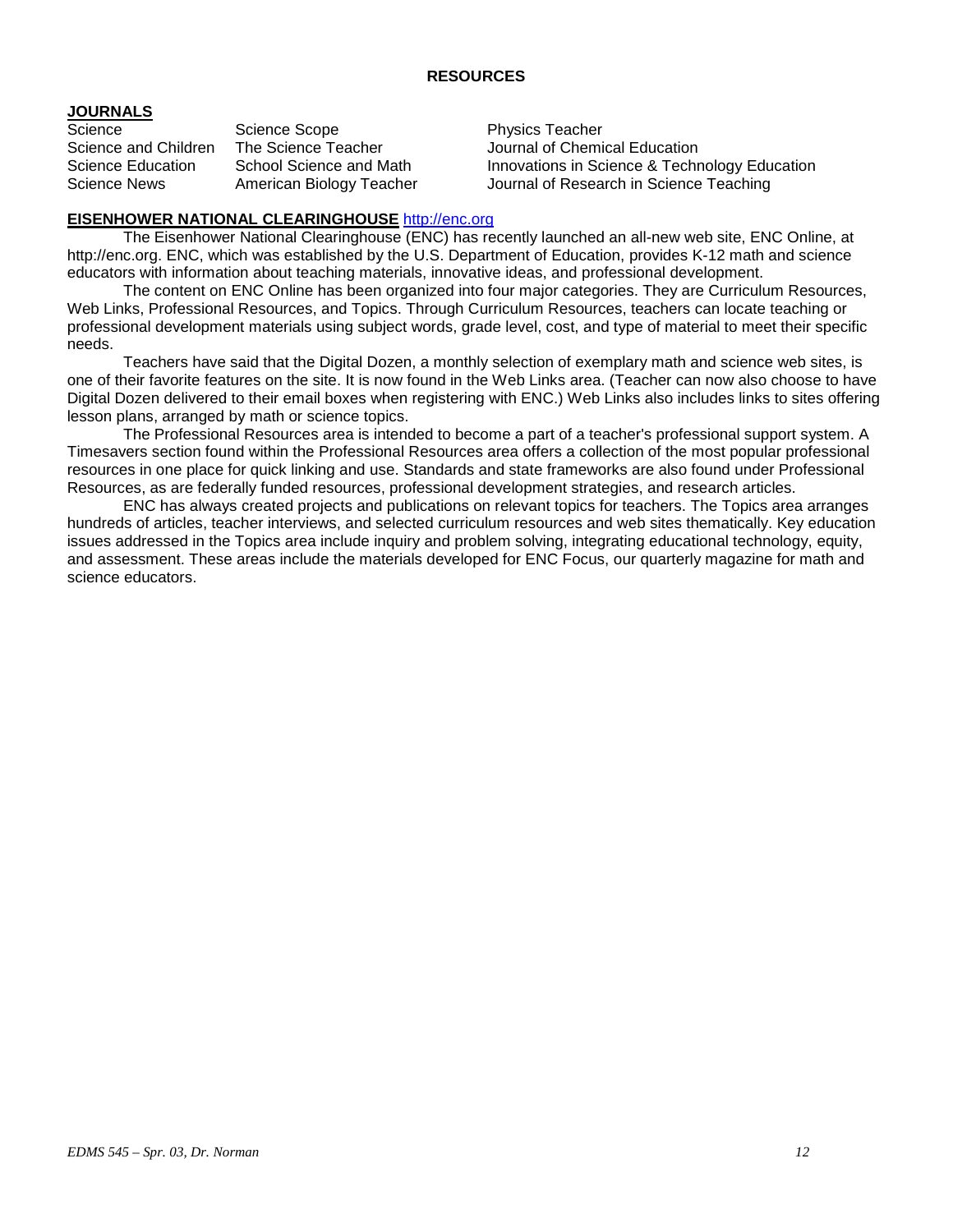# **COURSE GRADES**

# *An "A" student is one who:*

- completes all assignments on time and demonstrates the ability to summarize, analyze, and/or reflect at high levels.
- varies sources of information for assignments, demonstrating high degree of effort in pursuing varied perspectives around important educational issues.
- completes all the reading assignments and develops thoughtful and thorough responses.
- produces work that reveals a strong commitment to self-discovery and learning.
- produces work at a high professional level in terms of both writing and content.
- develops a high quality presentation, demonstrating significant learning around a contemporary issue.
- presents confidently and intelligently, demonstrating effective teaching skills.
- completes assignments in/out of class with a focus on learning and exploration, pushing him/herself to better understand the profession through quality work.
- attends almost every class meeting and is fully engaged during class.
- pushes him/herself to new understandings by participating in discussions, sharing his/her opinions, and valuing others' perspectives.
- contributes to the positive environment of the class by respecting all members.

# *A "B" student is one who:*

- completes all or almost all assignments, all or most on time, and demonstrates the ability to summarize, analyze, and/or reflect at fairly high levels, showing consistent improvement over time.
- varies sources of information for assignments, demonstrating high degree of effort in pursuing varied perspectives around important educational issues.
- completes all or most of the reading assignments and develops thoughtful and fairly thorough responses.
- produces work that reveals a commitment to self-discovery and learning.
- produces work that is close to professional level in terms of both content and writing, working to develop a strong command of writing, speaking, planning and presenting.
- develops presentations, demonstrating significant learning
- presents confidently and intelligently, demonstrating effective teaching skills.
- completes assignments in/out of class with a focus on learning and exploration, pushing him/herself to better understand the profession through quality work.
- attends almost every class meeting and is regularly engaged during class.
- pushes him/herself to new understandings by participating in discussions, sharing his/her opinions, and valuing others' perspectives.
- contributes to the positive environment of the class by respecting all members.

## *A "C" student is one who:*

- completes or attempts most of the assignments, mostly on time, and demonstrates the ability to do some quality summarizing, analysis, and reflection, showing improvement over time.
- varies sources of information for assignments, demonstrating effort in pursuing varied perspectives around important educational issues.
- completes most of the reading assignments and develops thoughtful and sometimes thorough responses.
- produces work that reveals a commitment to some self-discovery and learning.
- produces work that is not yet at a professional level in terms of both writing and content.
- develops a quality presentation, demonstrating learning around a contemporary issue.
- presents confidently and intelligently, demonstrating some effective teaching skills.
- completes assignments in/out of class with a focus on learning and exploration, pushing him/herself a little to better understand the profession.
- attends most class meetings and is often engaged during class.
- pushes him/herself to some new understandings by participating to a moderate degree in discussions, sharing his/her opinions, and valuing others' perspectives.
- contributes to the positive environment of the class by respecting all members.

A "D" student is one who doesn't meet all of the minimal standards of a "C" student; "F" is earned by someone who hasn't completed significant portions of the required work and fails to meet the "C" student standards.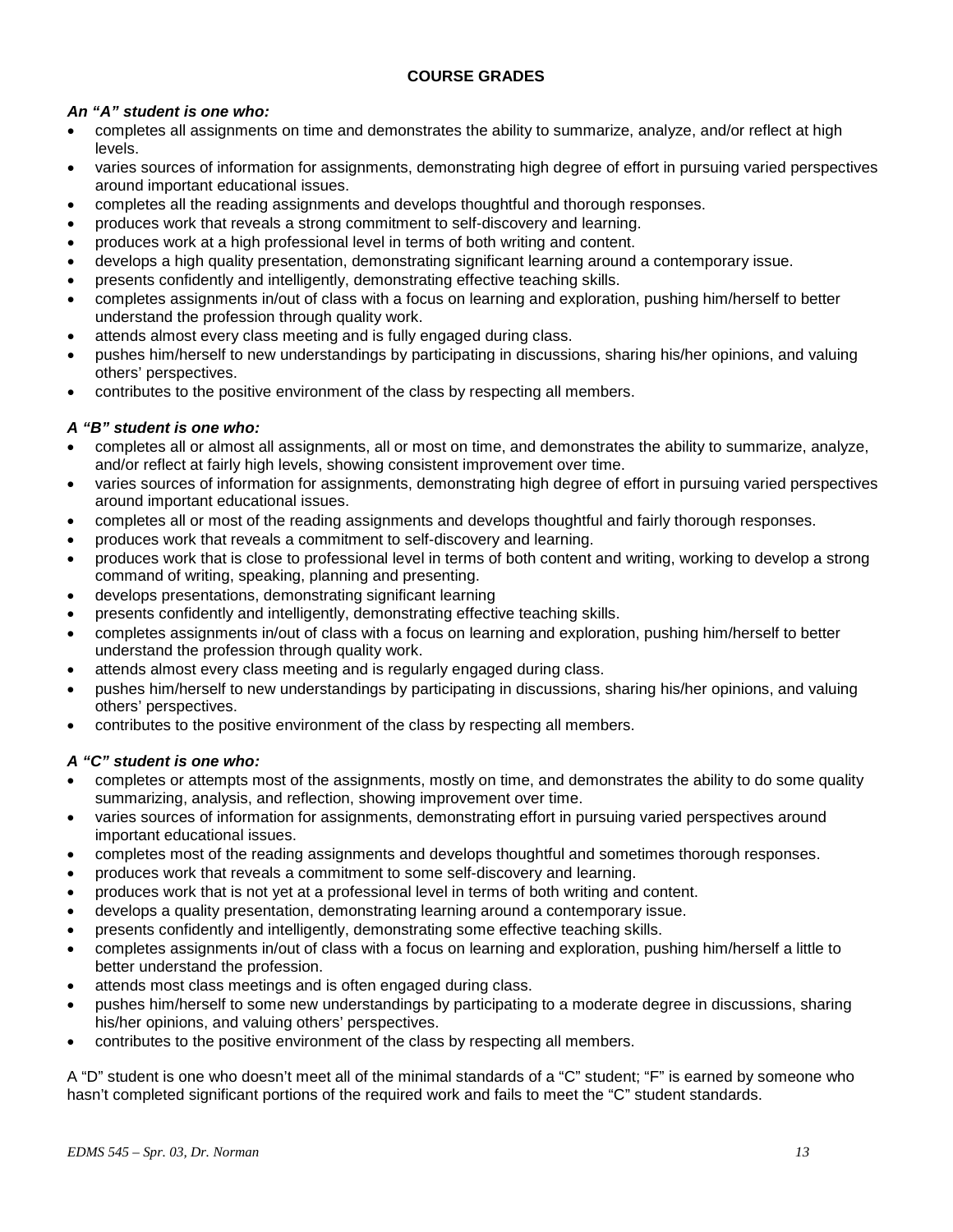#### **Teaching Performance Expectations Standards of Quality and Effectiveness for Professional Teacher Preparation Programs California Commission on Teacher Credentialing September 6, 2001**

## **A. MAKING SUBJECT MATTER COMPREHENSIBLE TO STUDENTS**

#### **TPE 1A: Subject-Specific Pedagogical Skills for Multiple Subject Teaching Assignments - Teaching Science in a Multiple Subject Assignment**

Candidates for a Multiple Subject Teaching Credential demonstrate the ability to teach the state-adopted academic content standards for students in science (K-8). They balance the focus of instruction between science information, concepts, and investigations. Their explanations, demonstrations, and class activities serve to illustrate science concepts and principles, scientific investigation, and experimentation. Candidates emphasize the importance of accuracy, precision,

#### **B. ASSESSING STUDENT LEARNING**

**TPE 2: Monitoring Student Learning During Instruction -** Candidates for a Teaching Credential use progress monitoring at key points during instruction to determine whether students are progressing adequately toward achieving the state-adopted academic content standards for students. They pace instruction and re-teach content based on evidence gathered using assessment strategies such as questioning students and examining student work and products. Candidates anticipate, check for, and address common student misconceptions and misunderstandings.

#### **TPE 3: Interpretation and Use of Assessments**

Candidates for a Teaching Credential understand and use a variety of informal and formal, as well as formative and summative assessments, to determine students' progress and plan instruction. They know about and can appropriately implement the stateadopted student assessment program. Candidates understand the purposes and uses of different types of diagnostic instruments, including entry level, progress-monitoring and summative assessments. They use multiple measures, including information from families, to assess student knowledge, skills, and behaviors. They know when and how to use specialized assessments based on students' needs. Candidates know about and can appropriately use informal classroom assessments and analyze student work. They teach students how to use self-assessment strategies. Candidates provide guidance and time for students to practice these strategies.

Candidates understand how to familiarize students with the format of standardized tests. They know how to appropriately administer standardized tests, including when to make accommodations for students with special needs. They know how to accurately interpret assessment results of individuals and groups in order to develop and modify instruction. Candidates interpret assessment data to identify the level of proficiency of English language learners in English as well as in the students' primary language. They give students specific, timely feedback on their learning, and maintain accurate records summarizing student achievement. They are able to explain, to students and to their families, student academic and behavioral strengths, areas for academic growth, promotion and retention policies, and how a grade or progress report is derived. Candidates can clearly explain to families how to help students achieve the curriculum Standards of Quality and Effectiveness for Professional Teacher Preparation Programs

#### **C. ENGAGING AND SUPPORTING STUDENTS IN LEARNING**

#### **TPE 4: Making Content Accessible**

Candidates for Teaching Credentials incorporate specific strategies, teaching/instructional activities, procedures and experiences that address state-adopted academic content standards for students in order to provide a balanced and comprehensive curriculum. They use instructional materials to reinforce state-adopted academic content standards for students and they prioritize and sequence essential skills and strategies in a logical, coherent manner relative to students' current level of achievement. They vary instructional strategies according to purpose and lesson content. To meet student academic learning needs, candidates explain content clearly and reinforce content in multiple ways, such as the use of written and oral presentation, manipulatives, physical models, visual and performing arts, diagrams, non-verbal communication, and computer technology. They provide opportunities and adequate time for students to practice and apply what they have learned. They distinguish between conversational and academic language, and develop student skills in using and understanding academic language. They teach students strategies to read and comprehend a variety of texts and a variety of information sources, in the subject(s) taught. They model active listening in the classroom. Candidates encourage student creativity and imagination. They motivate students and encourage student effort. When students do not understand content, they take additional steps to foster access and comprehension for all learners. Candidates balance instruction by adjusting lesson designs relative to students' current level of achievement.

#### **TPE 5: Student Engagement**

Candidates for Teaching Credentials clearly communicate instructional objectives to students. They ensure the active and equitable participation of all students. They ensure that students understand what they are to do during instruction and monitor student progress toward academic goals. If students are struggling and off-task, candidates examine why and use strategies to re-engage them. Candidates encourage students to share and examine points of view during lessons. They use community resources, student experiences, and applied learning activities to make instruction relevant. They extend the intellectual quality of student thinking by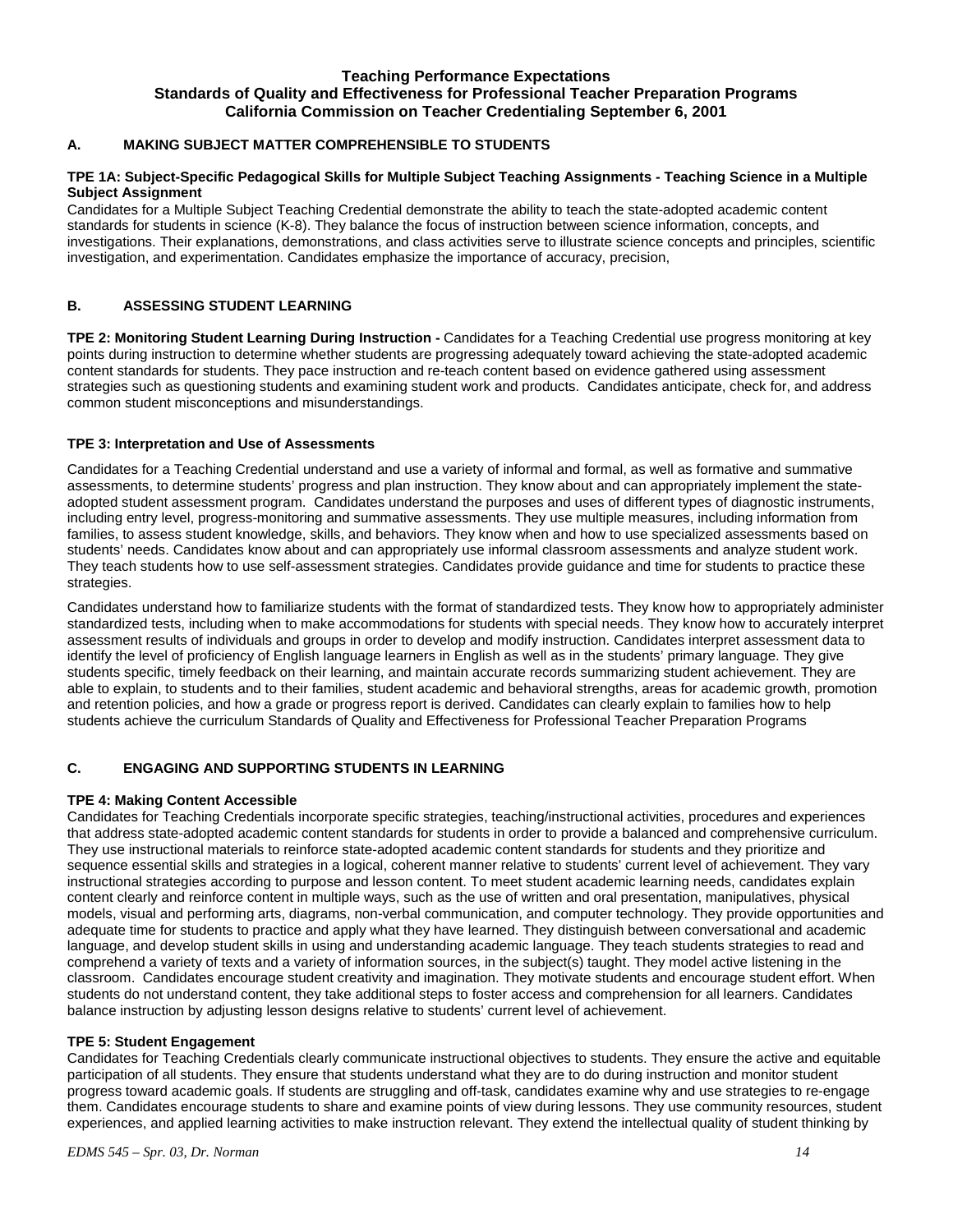asking stimulating questions and challenging student ideas. Candidates teach students to respond to and frame meaningful questions.

#### **TPE 6: Developmentally Appropriate Teaching Practices**

Background information for TPE 6: TPEs describe knowledge, skills, and abilities for all credential candidates, and they underscore the importance of generically-effective strategies for teaching a broad range of students. The purpose of TPE 6 is to establish additional expectations that are of greatest importance in teaching students at distinct stages of child and adolescent development. It is not the intent of TPE 6 to describe practices that are appropriate or effective only at one developmental level.•Standards of Quality and Effectiveness for Professional Teacher Preparation Programs. This TPE describes professional practices that are most commonly used and needed for students in each major phase of schooling, grades K-3, 4-8, and 9-12. 2

#### **TPE 6A: Developmentally Appropriate Practices in Grades K-3**

During teaching assignments in Grades K-3, candidates for a Multiple Subject Teaching Credential understand how to create a structured day with opportunities for movement. They design academic activities that suit the attention span of young learners. Their instructional activities connect with the children's immediate world; draw on key content from more than one subject area; and include hands-on experiences and manipulatives that help students learn. Candidates teach and model norms of social interactions (e.g., consideration, cooperation, responsibility, empathy). They understand that some children hold naïve understandings of the world around them. Candidates provide educational experiences that help students develop more realistic expectations and understandings of their environment. They know how to make special plans for students who require extra help in exercising selfcontrol among their peers or who have exceptional needs or abilities.

#### **TPE 6B: Developmentally Appropriate Practices in Grades 4-8**

During teaching assignments in Grades 4-8, candidates for a teaching credential build on students' command of basic skills and understandings while providing intensive support for students who lack basic skills as defined in state-adopted academic content standards for students. They teach from grade-level texts. Candidates design learning activities to extend students' concrete thinking and foster abstract reasoning and problem-solving skills. They help students develop learning strategies to cope with increasingly challenging academic curriculum. They assist students, as needed, in developing and practicing strategies for managing time and completing assignments. Candidates develop students' skills for working in groups to maximize learning. They build on peer relationships and support students in trying new roles and responsibilities in the classroom. They support students' taking of intellectual risks such as sharing ideas that may include errors. Candidates distinguish between misbehavior and overenthusiasm, and they respond appropriately to students who are testing limits and students who alternatively assume and reject responsibility.

#### **TPE 7: Teaching English Learners**

Candidates for a Teaching Credential know and can apply pedagogical theories, principles, and instructional practices for comprehensive instruction of English learners. They know and can apply theories, principles, and instructional practices for English Language Development leading to comprehensive literacy in English. They are familiar with the philosophy, design, goals, and characteristics of programs for English language development, including structured English immersion. They implement an instructional program that facilitates English language development, including reading, writing, listening and speaking skills, that logically progresses to the grade level reading/language arts program for English speakers. They draw upon information about students' backgrounds and prior learning, including students' assessed levels of literacy in English and their first languages, as well as their proficiency in English, to provide instruction differentiated to students' language abilities. They understand how and when to collaborate with specialists and para-educators to support English language development. Based on appropriate assessment information, candidates select instructional materials and strategies, including activities in the area of visual and performing arts, to develop students' abilities to comprehend and produce English. They use English that extends students' current level of development yet is still comprehensible. They know how to analyze student errors in oral and written language in order to understand how to plan differentiated instruction. Candidates for a Teaching Credential know and apply pedagogical theories, principles and practices for the development of academic language, comprehension, and knowledge in the subjects of the core curriculum. They use systematic instructional strategies, including contextualizing key concepts, to make grade-appropriate or advanced curriculum content comprehensible to English learners. They allow students to express meaning in a variety of ways, including in their first language, and, if available, manage first language support such as para-educators, peers, and books.3 They use questioning strategies that model or represent familiar English grammatical constructions. They make learning strategies explicit.

Candidates understand how cognitive, pedagogical, and individual factors affect students' language acquisition. They take these factors into account in planning lessons for English language development and for academic content. Teachers are not expected to speak the students' primary language, unless they hold an appropriate credential and teach in a bilingual classroom. The expectation is that they understand how to use available resources in the primary language, including students' primary language skills, to support their learning of English and curriculum content.•Standards of Quality and Effectiveness for Professional Teacher Preparation Programs

#### **D. PLANNING INSTRUCTION AND DESIGNING LEARNING EXPERIENCES FOR STUDENTS**

#### **TPE 8: Learning about Students**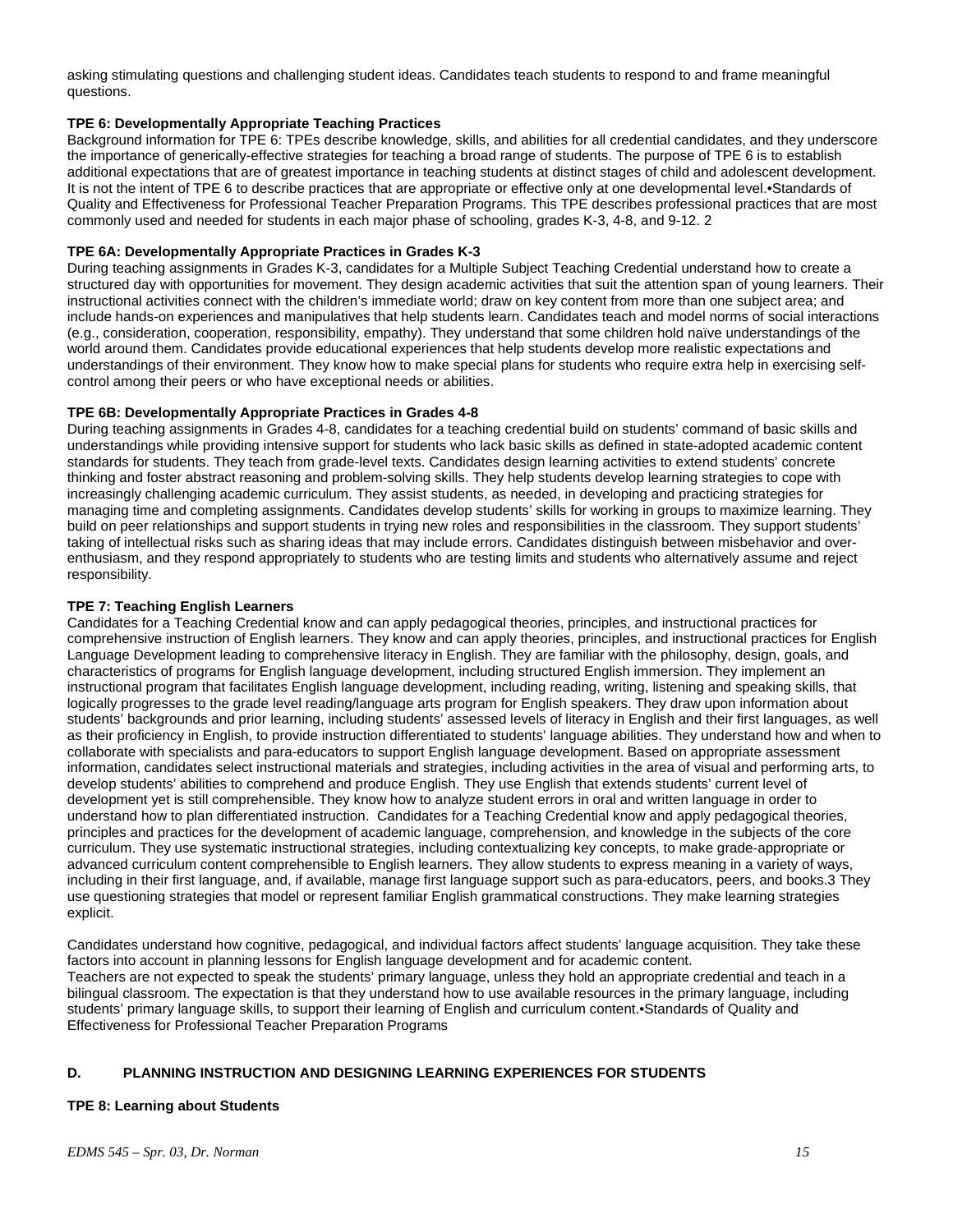Candidates for a Teaching Credential draw upon an understanding of patterns of child and adolescent development to understand their students. Using formal and informal methods, they assess students' prior mastery of academic language abilities, content knowledge, and skills, and maximize learning opportunities for all students. Through interpersonal interactions, they learn about students' abilities, ideas, interests and aspirations. They encourage parents to become involved and support their efforts to improve student learning. They understand how multiple factors, including gender and health, can influence students' behavior, and understand the connections between students' health and their ability to learn. Based on assessment data, classroom observation, reflection and consultation, they identify students needing specialized instruction, including students whose physical disabilities, learning disabilities, or health status require instructional adaptations, and students who are gifted.

#### **TPE 9: Instructional Planning**

Candidates for a Teaching Credential plan instruction that is comprehensive in relation to the subject matter to be taught and in accordance with state-adopted academic content standards for students. They establish clear long-term and short-term goals for student learning, based on state and local standards for student achievement as well as on students' current levels of achievement. They use explicit teaching methods such as direct instruction and inquiry to help students meet or exceed grade level expectations. They plan how to explain content clearly and make abstract concepts concrete and meaningful. They understand the purposes, strengths and limitations of a variety of instructional strategies, including examining student work, and they improve their successive uses of the strategies based on experience and reflection. They sequence instruction so the content to be taught connects to preceding and subsequent content. In planning lessons, they select or adapt instructional strategies, grouping strategies, and instructional material to meet student learning goals and needs. Candidates connect the content to be learned with students' linguistic and cultural backgrounds, experiences, interests, and developmental learning needs to ensure that instruction is comprehensible and meaningful. To accommodate varied student needs, they plan differentiated instruction. When support personnel, such as aides and volunteers are available, they plan how to use them to help students reach instructional goals.•Standards of Quality and Effectiveness for Professional Teacher Preparation Programs.

#### **E. CREATING AND MAINTAINING EFFECTIVE ENVIRONMENTS FOR STUDENT LEARNING**

#### TPE 10: Instructional Time

Candidates for a Teaching Credential allocate instructional time to maximize student achievement in relation to state-adopted academic content standards for students, instructional goals and scheduled academic tasks. They establish procedures for routine tasks and manage transitions to maximize instructional time. Based on reflection and consultation, they adjust the use of instructional time to optimize the learning opportunities and outcomes for all students.

#### TPE 11: Social Environment

Candidates for a Teaching Credential develop and maintain clear expectations for academic and social behavior. The candidates promote student effort and engagement and create a positive climate for learning. They know how to write and implement a student discipline plan. They know how to establish rapport with all students and their families for supporting academic and personal success through caring, respect, and fairness. Candidates respond appropriately to sensitive issues and classroom discussions. They help students learn to work responsibly with others and independently. Based on observations of students and consultation with other teachers, the candidate recognizes how well the social environment maximizes academic achievement for all students and makes necessary changes.•

#### **F. DEVELOPING AS A PROFESSIONAL EDUCATOR**

#### **TPE 12: Professional, Legal, and Ethical Obligations**

Candidates for a Teaching Credential take responsibility for student academic learning outcomes. They are aware of their own personal values and biases and recognize ways in which these values and biases affect the teaching and learning of students. They resist racism and acts of intolerance. Candidates appropriately manage their professional time spent in teaching responsibilities to ensure that academic goals are met.

Candidates for a Teaching Credential understand and honor legal and professional obligations to protect the privacy, health, and safety of students, families, and other school professionals. They are aware of and act in accordance with ethical considerations and they model ethical behaviors for students. Candidates understand and honor all laws relating to professional misconduct and moral fitness.

#### **TPE 13: Professional Growth**

Candidates for a Teaching Credential evaluate their own teaching practices and subject matter knowledge in light of information about the state-adopted academic content standards for students and student learning. They improve their teaching practices by soliciting feedback and engaging in cycles of planning, teaching, reflecting, discerning problems, and applying new strategies. Candidates use reflection and feedback to formulate and prioritize goals for increasing their subject matter knowledge and teaching effectiveness.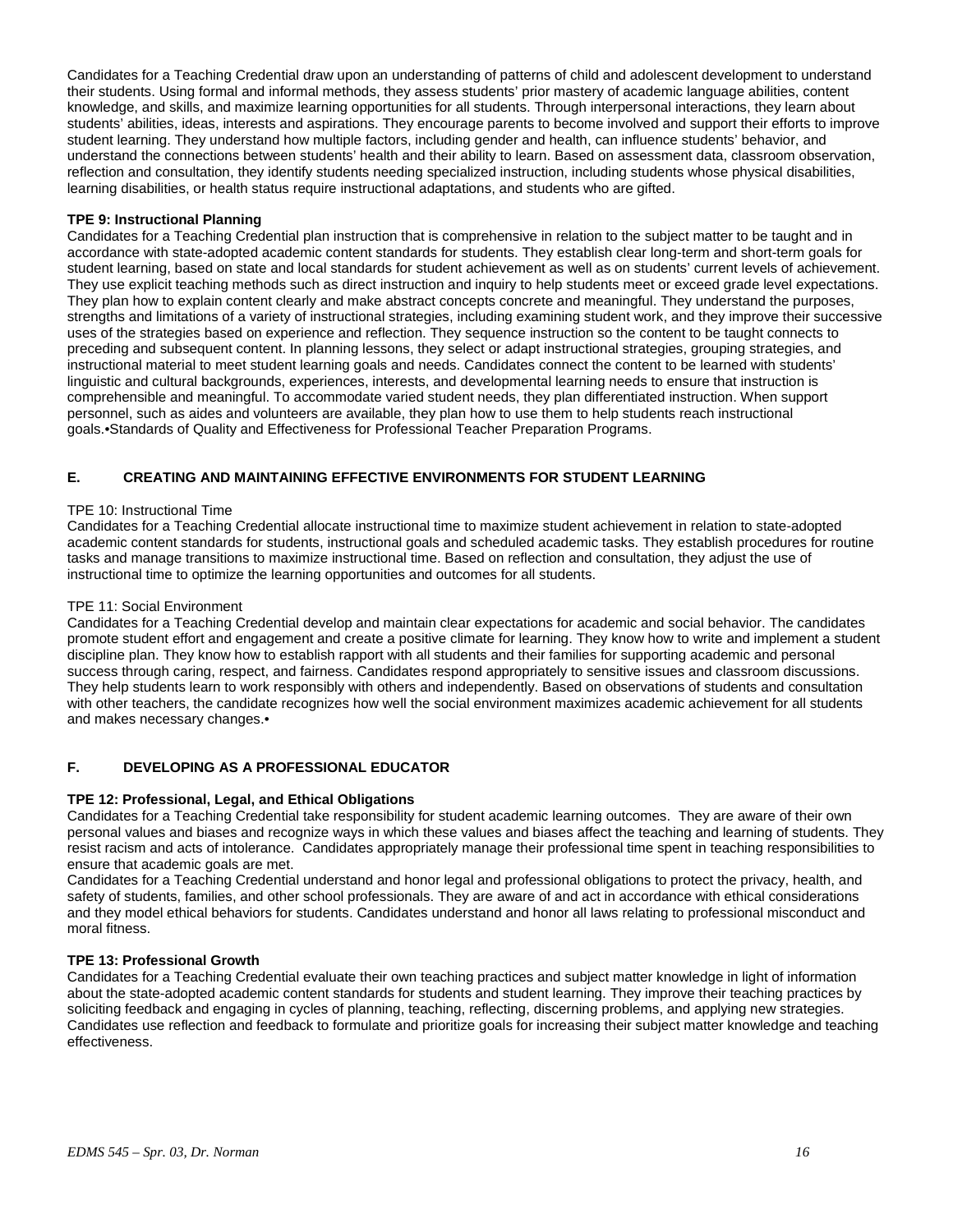# **RUBRIC FOR LEADERSHIP OF HANDS-ON SCIENCE LESSONS**

| Score | <b>Criteria Quality of Work</b> |                                                                 |                                                           |                                                            |                                                                 |
|-------|---------------------------------|-----------------------------------------------------------------|-----------------------------------------------------------|------------------------------------------------------------|-----------------------------------------------------------------|
|       | <b>Materials</b>                | Materials were<br>provided so that all<br>students could easily | Materials were<br>provided so that<br>some students could | Materials were<br>provided so that a<br>few students could | Materials were not<br>provided so that<br>students could easily |
|       |                                 | participate.                                                    | easily participate.                                       | easily participate.                                        | participate.                                                    |
|       |                                 | 9 pts.                                                          | 6 pts.                                                    | 3 pts.                                                     | $0$ pt.                                                         |
|       |                                 | All students                                                    | Some students                                             | A minimal number of                                        | None of the students                                            |
|       |                                 | participated in a                                               | participated in a                                         | students participated                                      | participated in a                                               |
|       | <u>Concept</u>                  | developmentally                                                 | developmentally                                           | in a hands-on                                              | hands-on science                                                |
|       | <b>Exploration</b>              | appropriate hands-on                                            | appropriate hands-on                                      | science activity,                                          | activity, made                                                  |
|       |                                 | science activity,<br>made observations,                         | science activity,<br>made observations,                   | made observations,<br>and collected data.                  | observations, and<br>collected data.                            |
|       |                                 | and collected data.                                             | and collected data.                                       |                                                            |                                                                 |
|       |                                 | <b>Predictions were</b>                                         |                                                           |                                                            |                                                                 |
|       |                                 | made at beginning.                                              |                                                           |                                                            |                                                                 |
|       |                                 | 9 pts.                                                          | 6 pts.                                                    | 3 pts.                                                     | 0 pts.                                                          |
|       |                                 | Students shared their                                           | A minimum of                                              | No student sharing                                         | No student sharing                                              |
|       |                                 | observations, data                                              | student sharing and                                       | occurred. Teacher                                          | occurred. Little                                                |
|       | Concept Invention               | and explanations.                                               | explaining occurred.                                      | provided all                                               | teacher sharing                                                 |
|       |                                 | Teacher provided                                                | Teacher provided                                          | explanations.                                              | occurred.                                                       |
|       |                                 | further explanations                                            | some explanation.                                         |                                                            |                                                                 |
|       |                                 | and terminology, and<br>tied it all together.                   |                                                           |                                                            |                                                                 |
|       |                                 | 9 pts.                                                          | 6 pts.                                                    | 3 pts.                                                     | 0 pts.                                                          |
|       |                                 | Your team provided a                                            | Your team provided a                                      | Your team provided                                         | Your team provided a                                            |
|       | <b>Science Content</b>          | thorough explanation                                            | short explanation of                                      | an incomplete                                              | poor explanation of                                             |
|       | Background                      | of the science                                                  | the science content                                       | explanation of the                                         | the science content                                             |
|       | during Concept                  | content background                                              | background.                                               | science content                                            | background.                                                     |
|       | Invention                       | in the PP                                                       |                                                           | background.                                                |                                                                 |
|       |                                 | presentation.                                                   |                                                           |                                                            |                                                                 |
|       |                                 | 9 pts.<br>Your PP presentation                                  | 6 pts.<br>Your PP presentation                            | 3 pts.                                                     | 0 pts.<br>Your PP presentation Your PP presentation             |
|       | <b>Relevant Web</b>             | included 5 web sites                                            | included 4 web sites                                      | included 2 web sites                                       | included no web sites                                           |
|       | <b>Sites</b>                    | with descriptions and                                           | with descriptions and                                     | with descriptions &                                        | with descriptions &                                             |
|       | during Concept                  | links to the sites.                                             | links to the sites.                                       | links                                                      | links.                                                          |
|       | Invention                       | 9 pts.                                                          | 6 pts.                                                    | 3 pts.                                                     | 0 pts.                                                          |
|       | Concept                         | All students                                                    | Some students                                             | A minimal number of                                        | None of the students                                            |
|       | Application                     | participated in a                                               | participated in a                                         | students participated                                      | participated in a                                               |
|       |                                 | developmentally                                                 | developmentally                                           | in a hands-on                                              | hands-on science                                                |
|       |                                 | appropriate hands-on                                            | appropriate hands-on                                      | science activity,                                          | activity, made                                                  |
|       |                                 | science activity,                                               | science activity,                                         | made observations,                                         | observations, and                                               |
|       |                                 | made observations,<br>and collected data.                       | made observations,<br>and collected data.                 | and collected data.                                        | collected data.                                                 |
|       |                                 | 9 pts.                                                          | 6 pts.                                                    | 3 pts.                                                     | 0 pts.                                                          |
|       |                                 |                                                                 |                                                           |                                                            |                                                                 |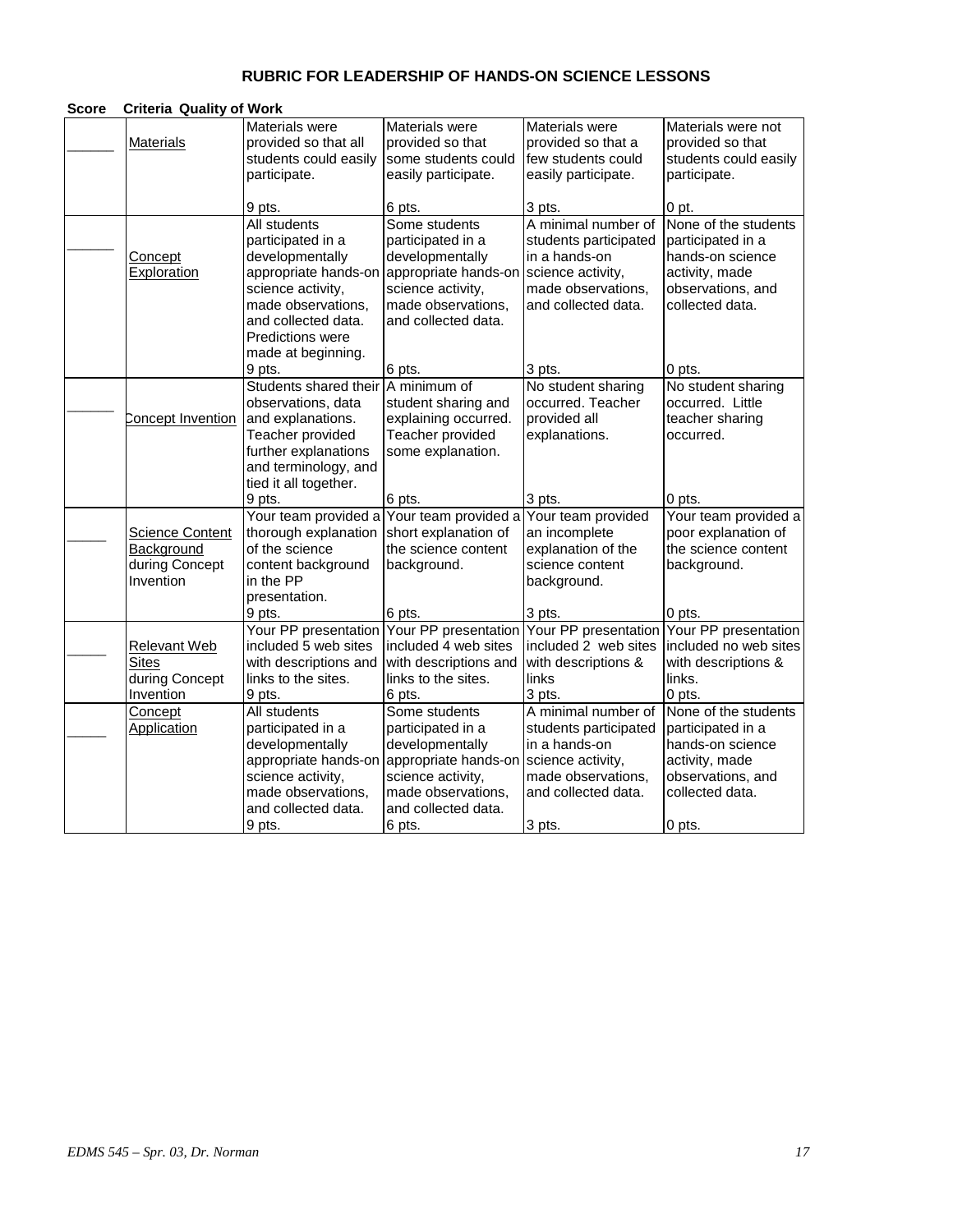|                         | Numerous (5-6)            | 3-4 SDAIE strategies                      | 1-2 SDAIE strategies | No SDAIE strategies |
|-------------------------|---------------------------|-------------------------------------------|----------------------|---------------------|
| <b>SDAIE Strategies</b> | SDAIE strategies are      | are explained.                            | are explained.       | are explained.      |
|                         | explained.                |                                           |                      |                     |
|                         | 9 pts.                    | 6 pts.                                    | 3 pts.               | 0 pts.              |
|                         | 5-6 applications to       | 3-4 applications to                       | 1-2 applications to  | No applications to  |
| Applications to         | everyday life are         | everyday life are                         | everyday life are    | everyday life are   |
| eal life                | described.                | described.                                | described.           | described.          |
|                         | 9 pts.                    | 6 pts.                                    | 3 pts.               | 0 pts.              |
|                         | 5-6 adaptations to        | 3-4 adaptations to                        | 1-2 adaptations to   | No adaptations to   |
| <b>Adaptations for</b>  | meet the needs of         | meet the needs of                         | meet the needs of    | meet the needs of   |
| Students with           | students with             | students with                             | students with        | students with       |
| <b>Disabilities</b>     | disabilities are          | disabilities are                          | disabilities are     | disabilities are    |
|                         | included.                 | included.                                 | included.            | included.           |
|                         | 9 pts.                    | 6 pts.                                    | 3 pts.               | 0 pts.              |
|                         | Handout included          | Handout included 7-8 Handout included 3-4 |                      | Handout included 0  |
| <b>Handout</b>          | objective(s), science     | of the 11                                 | of the 11            | of the 11           |
|                         | concept definition,       | components.                               | components.          | components.         |
|                         | <b>CA Science Content</b> |                                           |                      |                     |
|                         | Standards(s), 3           |                                           |                      |                     |
|                         | stages of Learning        |                                           |                      |                     |
|                         | Cycle, SDAIE              |                                           |                      |                     |
|                         | strategies,               |                                           |                      |                     |
|                         | adaptations for           |                                           |                      |                     |
|                         | students with             |                                           |                      |                     |
|                         | disabilities, science     |                                           |                      |                     |
|                         | content background,       |                                           |                      |                     |
|                         | relevant web sites,       |                                           |                      |                     |
|                         | applications to real      |                                           |                      |                     |
|                         | life, 2 questions and     |                                           |                      |                     |
|                         | references.               |                                           |                      |                     |
|                         | 9 pts.                    | 6 pts.                                    | 3 pts.               | 0 pts.              |
|                         | Your team was ready       | Your team                                 | Your team            | Your team did not   |
| Timing                  | to present at the         | accomplished some                         | accomplished few of  | accomplish any of   |
|                         | beginning of class,       | of the items listed.                      | the items listed.    | the items listed.   |
|                         | had all materials         |                                           |                      |                     |
|                         | ready and all             |                                           |                      |                     |
|                         | handouts copied, and      |                                           |                      |                     |
|                         | stayed within the 45-     |                                           |                      |                     |
|                         | 55 minutes allocated.     |                                           |                      |                     |
|                         | You kept students         |                                           |                      |                     |
|                         | on-task and did not       |                                           |                      |                     |
|                         | waste time.               |                                           |                      |                     |
|                         | 9 pts.                    | 6 pts.                                    | 3 pts.               | 0 pts.              |
|                         |                           |                                           |                      |                     |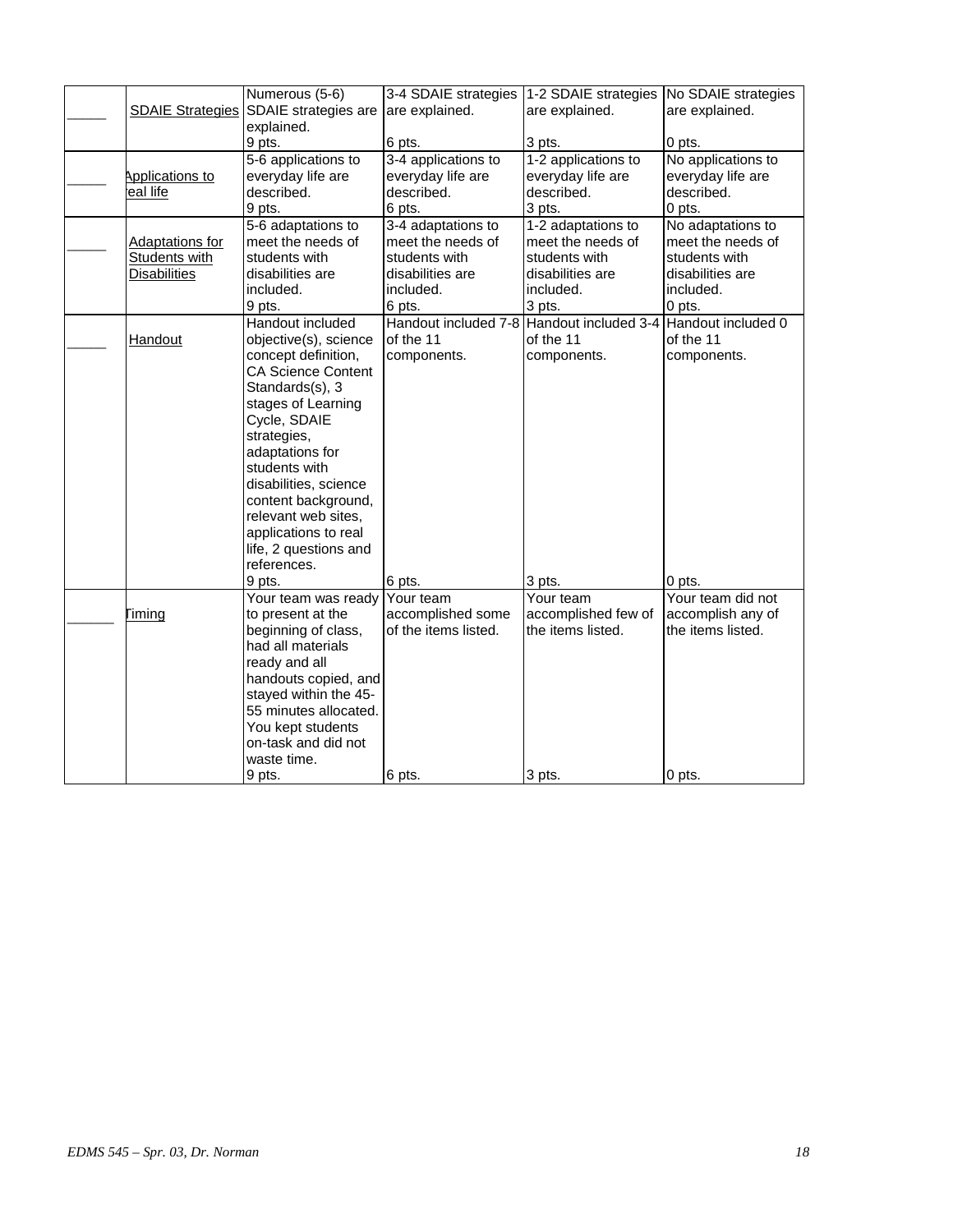# **RUBRIC FOR ACTIVITY, POSTER AND PRESENTATION-Science Exposition**

| Score Criteria Quality of Work                    |                                                                                                                                                                                       |                                                                                                                                                         |                                                                                                                                   |                                                                                       |
|---------------------------------------------------|---------------------------------------------------------------------------------------------------------------------------------------------------------------------------------------|---------------------------------------------------------------------------------------------------------------------------------------------------------|-----------------------------------------------------------------------------------------------------------------------------------|---------------------------------------------------------------------------------------|
| <b>Visual</b><br>Display                          | 3 sided visual display<br>shows great creativity<br>and is thought-<br>provoking. Graphically<br>demonstrates concept.                                                                | 3 sided visual display<br>shows creativity and<br>thoughtfulness; has<br>graphics or pictures.                                                          | 3 sided visual display<br>shows some thought-<br>fulness and creativity;<br>does not cause one to<br>take a 2 <sup>nd</sup> look. | Visual display is<br>present, but required<br>little imagination or<br>creativity.    |
| <b>Science Concept</b>                            | 10 pts.<br>It was obvious that you<br>had a complete and<br>thorough understanding<br>of the science content.<br>10 pts.                                                              | 7 pts.<br>You had somewhat of<br>an understanding of the<br>science content.<br>7 pts.                                                                  | 4 pts.<br>You had a little<br>understanding of the<br>science content.<br>4 pts.                                                  | 1 pt.<br>You had<br>misconceptions about<br>the science content.<br>1 pt.             |
| <b>Materials</b>                                  | You have necessary<br>materials for all<br>students to participate<br>in hands-on lesson.<br>10 pts.                                                                                  | You have necessary<br>materials for some<br>students to participate<br>in hands-on lesson.<br>7pts.                                                     | You have a few of the<br>necessary materials for<br>a few students to<br>participate.<br>4 pts.                                   | You have materials for<br>a demonstration only.<br>1 pt                               |
| Exploration<br><b>Science Activity</b>            | <b>Activity is</b><br>(a)hands-on,<br>(b)develop-mentally<br>appropriate, &<br>(c)feasible for all<br>students.10 pts.                                                                | Two of the 3<br>characteristics are<br>present.<br>7 pts.                                                                                               | One of the<br>characteristics is<br>present.<br>4 pts.                                                                            | Teacher does a hands-<br>on activity for students.<br>1 pt.                           |
| <b>Concept</b><br><b>Invention</b>                | Students shared<br>observations, data and<br>explanations. Teacher<br>provided further<br>explanations and<br>terminology, and tied it<br>all together. 10 pts.                       | A minimum of student<br>sharing and explaining<br>occurred. Teacher<br>provided some<br>explanation<br>7 pts                                            | No student sharing<br>occurred. Teacher<br>provided all<br>explanations.<br>4 pts.                                                | Little student sharing<br>occurred. A little<br>teacher sharing<br>occurred.<br>1 pt. |
| Concept<br>Application<br><b>Science Activity</b> | Activity is<br>(a)hands-on,<br>(b)developmentally<br>appropriate, (c)feasible<br>for all students.10 pts.                                                                             | Two of the 3<br>characteristics are<br>present.<br>7 pts.                                                                                               | One of the<br>characteristics is<br>present.<br>4 pts.                                                                            | Teacher does a hands-<br>on activity for students.<br>1 pt.                           |
| <u>Timing</u>                                     | You easily adjusted<br>your teaching to the<br>time allocated. You<br>showed creativity and<br>flexibility.<br>10 pts.                                                                | You adjusted somewhat You did not easily your<br>to the time allotted. You teaching to the time<br>showed some creativity<br>and flexibility.<br>7 pts. | allocated. You showed<br>little creativity and/or<br>flexibility. 4 pts.                                                          | You finished way ahead<br>of time, or needed much<br>more time.<br>1 pt.              |
| <b>Student Data</b><br><u>Sheet</u>               | You had copies of a<br>data sheet for all<br>students.<br>10 pts.                                                                                                                     | You had data sheets,<br>but not for all students.<br>7 pts.                                                                                             | You required students<br>to answer one question. [keep data.]<br>4 pts.                                                           | You had a few students<br>1 pt.                                                       |
| Lesson<br>Description                             | Lesson plan includes<br>(a)science concept,<br>(b)objectives, (c)CA<br>content standards.<br>(d) materials,<br>(e)procedures for LC,<br>(f)science content &<br>(g)references.10 pts. | 5 of the 7components<br>are present.<br>7 pts.                                                                                                          | 3 of the 7 components<br>are present.<br>4 pts.                                                                                   | One of the components<br>is present.<br>1 pt.                                         |
| Reflection                                        | You wrote a complete<br>reflection about how<br>children demonstrated<br>understanding, and how understanding, & how<br>you could or did<br>improve. 10 pts.                          | You wrote some about<br>how children<br>responded, showed<br>you could or did<br>improve. 7 pts.                                                        | You wrote little about<br>how children<br>responded, showed<br>understanding, & how<br>you could or did<br>improve. 4 pts.        | You only wrote a few<br>lines.<br>1 pt.                                               |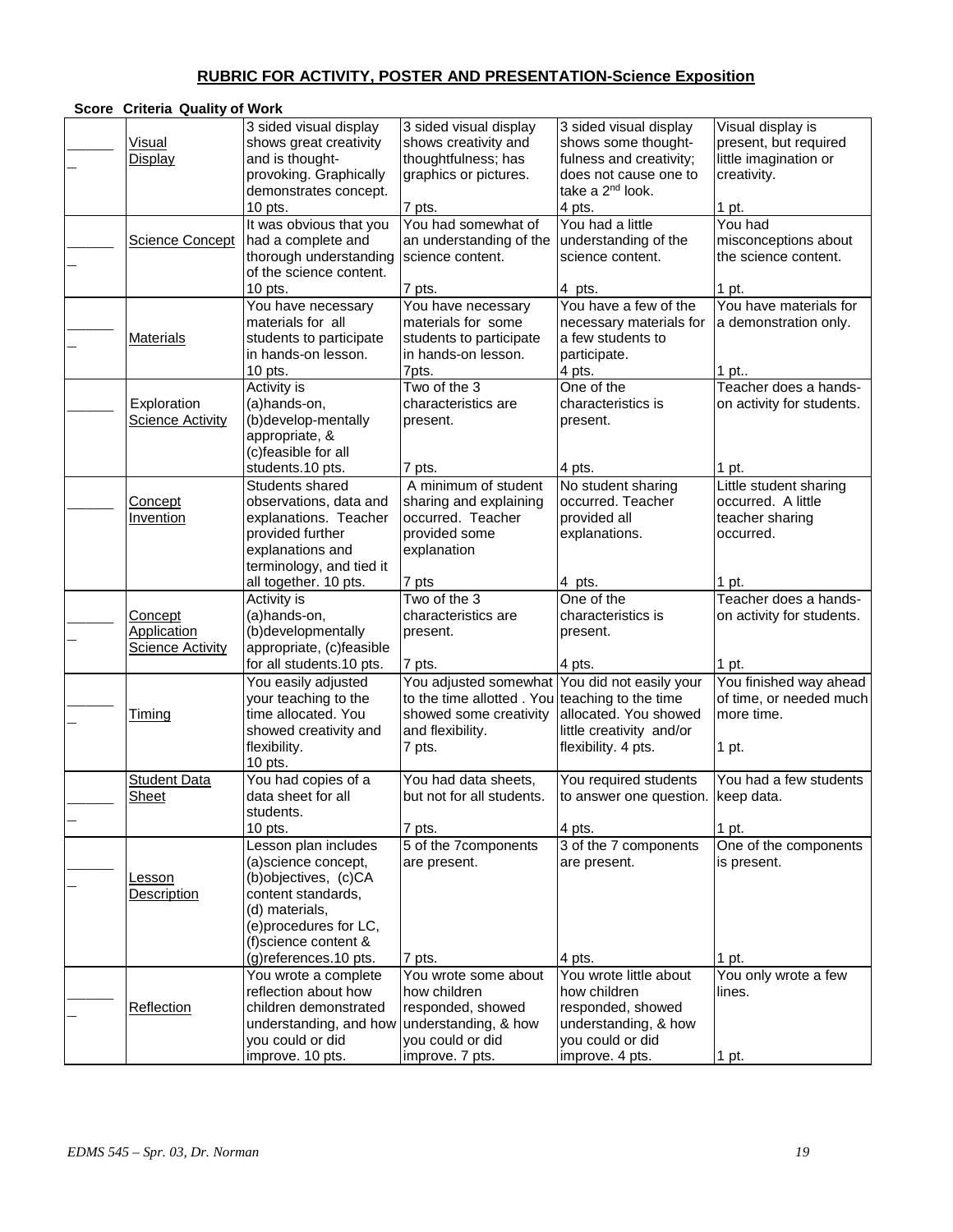# **SCIENCE TEACHING UNIT RUBRIC**

**Topic \_\_\_\_\_\_\_\_\_\_\_\_\_\_\_** *To receive a grade, turn in a stamped, self-addressed manila envelope with unit.*

| Score Criteria Quality of Work |                                                 |                                                              |                        |                        |
|--------------------------------|-------------------------------------------------|--------------------------------------------------------------|------------------------|------------------------|
|                                | Unit plan was                                   | Unit plan included                                           | Unit plan was very     | No unit plan was       |
| Unit Plan                      | included, with title,                           | some, but not all, of                                        | brief and did not      | included.              |
|                                | grade level, goals,                             | the components.                                              | include all            |                        |
|                                | standards, lesson                               |                                                              | components.            |                        |
|                                | descriptions.                                   |                                                              |                        |                        |
|                                | 6 pts.                                          | 4 pts.                                                       | 2 pts.                 | 0 pt.                  |
|                                | Science concept(s)                              | Science concept                                              | Science concept(s)     | Science concept(s)     |
| Science Concept                | is/are correctly                                | is/are poorly defined,                                       | is/are poorly defined  | is/are not defined.    |
|                                | defined in complete                             | or correctly defined                                         | in incomplete          |                        |
|                                | sentence(s).                                    | but not in complete                                          | sentence(s).           |                        |
|                                |                                                 | sentence(s).                                                 |                        |                        |
|                                | 6 pts.                                          | 4 pts.                                                       | 2 pts.                 | 0 pt.                  |
|                                | Science Standard(s)                             | Science Standard(s)                                          | Science Standard is    | No Science             |
| <b>CA Science</b>              | is/are included and                             | briefly stated.                                              | alluded to, but not    | Standards are          |
| Content                        | completely stated.                              |                                                              | stated.                | included.              |
| Standard(s)                    | 6 pts.                                          | 4 pts.                                                       | 2 pts.                 | 0 pt.                  |
| <b>Objectives</b>              | Behavior objectives                             | <b>Behavioral objectives</b>                                 | Objectives are not     | Objectives are         |
|                                | with action verbs are                           | are poorly written.                                          | behavioral             | absent.                |
|                                | written in complete                             |                                                              | objectives.            |                        |
|                                | sentences.                                      | 4 pts.                                                       |                        |                        |
|                                | 6 pts.                                          |                                                              | 2 pts.                 | 0 pt.                  |
|                                | All students                                    | Some students                                                | A few students         | No students            |
| Exploration                    | participate in                                  | participate in                                               | participate in hands-  | participate in hands-  |
|                                | developmentally                                 | developmentally                                              | on science activities, | on science activities, |
|                                | appropriate hands-on                            | appropriate hands-on                                         | make observations,     | make observations,     |
|                                | science activities,                             | science activities,                                          | and collect data in 2  | and collect data in    |
|                                | make observations,                              | make observations,                                           | lessons.               | lessons.               |
|                                | and collect data in all                         | and collect data in all                                      |                        |                        |
|                                | lessons.                                        | lessons.                                                     |                        |                        |
|                                | 6 pts.                                          | 4 pts.                                                       | 2 pts.                 | 0 pt.                  |
| Concept                        | Students share their                            | A minimum of                                                 | No student sharing     | No student sharing     |
| Invention                      | observations, data                              | student sharing and                                          | occurs. Teacher        | occurs. Little teacher |
|                                | and explanations.                               | explaining occurs.                                           | provides all           | sharing occurs.        |
|                                | Teacher provides                                | Teacher provides                                             | explanations.          |                        |
|                                | further explanations                            | some explanation.                                            |                        |                        |
|                                | and terminology, and                            |                                                              |                        |                        |
|                                | ties it all together                            |                                                              |                        | $0$ pt.                |
|                                | 6 pts.                                          | 4 pts.                                                       | 2 pts.                 |                        |
|                                | All students                                    | Some students                                                | Few students           | No students            |
|                                | participate in                                  | participate in                                               | participate in hands-  | participate in hands-  |
| Concept                        | developmentally                                 | developmentally                                              | on science activities, | on science activities, |
| Application                    |                                                 | appropriate hands-on appropriate hands-on make observations, |                        | make observations,     |
|                                | science activities,                             | science activities,                                          | and collect data in 2  | and collect data in    |
|                                | make observations,                              | make observations,                                           | lessons.               | lessons.               |
|                                | and collect data in all and collect data in all |                                                              |                        |                        |
|                                | lessons.                                        | lessons.                                                     |                        |                        |
|                                | 6 pts.                                          | 4 pts.                                                       | 2 pts.                 | 0 pt.                  |
|                                | You included                                    | You included a list of                                       | You included one       | You did not include    |
| <b>Alternative</b>             | alternative                                     | assessments and                                              | assessment and one     | alternative            |
| Assessments                    | assessments, clear                              | rubrics, but no                                              | rubric.                | assessments or         |
| <b>And Rubric</b>              | explanations of each, explanation.              |                                                              |                        | rubrics.               |
|                                | and rubrics.                                    |                                                              |                        |                        |
|                                | 6 pts.                                          | 4 pts                                                        | 2 pts.                 | 0 pt.                  |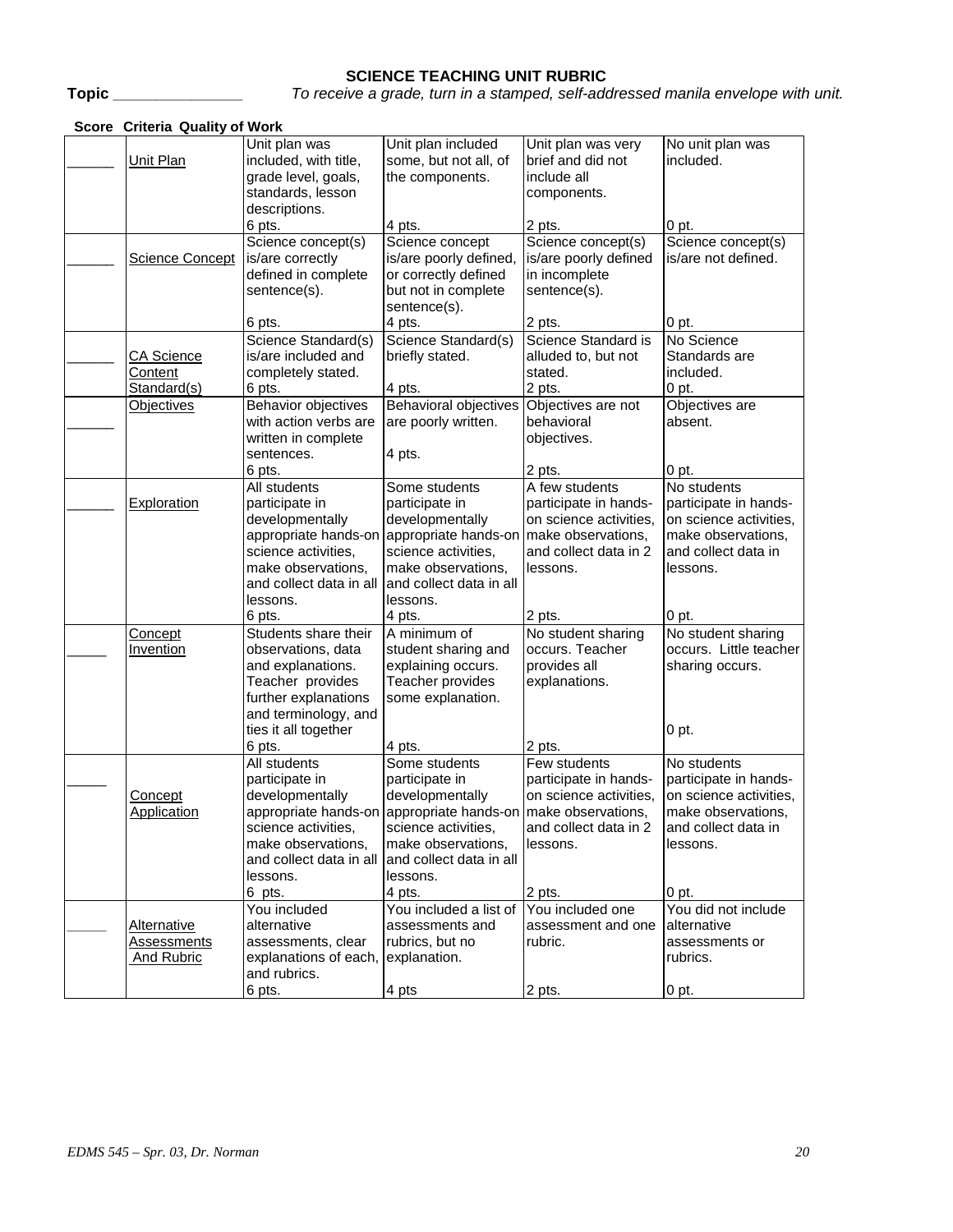|                         | Numerous (5-6)         | 3-4 SDAIE strategies                      | 1-2 SDAIE strategies                  | 1 SDAIE strategy is   |
|-------------------------|------------------------|-------------------------------------------|---------------------------------------|-----------------------|
| <b>SDAIE Strategies</b> | SDAIE strategies are   | are explained.                            | are explained.                        | listed.               |
|                         | explained.             | 4 pts.                                    | 2 pts.                                |                       |
|                         | 6 pts.                 |                                           |                                       | 0 <sub>pt.</sub>      |
|                         | Numerous (5-6)         | 3-4 adaptations for                       | 3-4 adaptations for                   | No adaptations for    |
| <b>Adaptations for</b>  | adaptations for        | working with students                     | working with students                 | working with students |
| Students with           | working with students  | who have disabilities                     | who have disabilities                 | who have disabilities |
| <b>Disabilities</b>     | who have disabilities  | are explained.                            | are explained.                        | are explained.        |
|                         | are explained.         |                                           |                                       |                       |
|                         | 6 pts.                 | 4 pts.                                    | 4 pts.                                | 4 pts.                |
|                         | You included 3 ways    | You included some                         | You included a list of                | You included no       |
| Ways to Integrate       | to integrate           | information on how                        | ways to integrate                     | ways to integrate     |
| Technology              | technology into the    | to integrate                              | technology into the                   | technology into the   |
|                         | unit, with             | technology into the                       | unit but no                           | unit.                 |
|                         | explanations.          | unit.                                     | explanations.                         |                       |
|                         | 6 pts.                 | 4 pts.                                    | 2 pts.                                | 0 pt.                 |
|                         | A thorough             | Some science                              | A very brief                          | No explanation of the |
| <b>Science Content</b>  | explanation of the     | background was                            | explanation of the                    | science content       |
| Background              | science content        | included.                                 | science content                       | background was        |
|                         | background was         |                                           | background was                        | included.             |
|                         | included.              |                                           | included.                             |                       |
|                         | 6 pts.                 | 4 pts.                                    | 2 pts.                                | 0 pt.                 |
|                         |                        | Your PP presentation Your PP presentation | Your PP presentation                  | Your PP presentation  |
| <b>Web Sites</b>        | included 5 web sites   | included 4 web sites                      | included 2 web sites,                 | included 0 web sites  |
|                         | with descriptions and  | with descriptions and                     | but not descriptions                  | with descriptions and |
|                         | links to the sites.    | links.                                    | or links.                             | links to the sites.   |
|                         | 6 pts.                 | 4 pts.                                    | 2 pts.                                | $0$ pt.               |
| References              | Your unit includes     | Your unit includes a                      | Only reference titles                 | References are not    |
|                         | complete references.   | list of references, not                   | are included.                         | included.             |
|                         |                        | complete info.                            |                                       |                       |
|                         | 6 pts.                 | 4 pts                                     | 2 pts.                                | 1 pt.                 |
|                         | Your presentation      | Your presentation                         | You followed a few of You did no do a |                       |
| Presentation            | was outstanding,       | followed the                              | the guidelines for                    | presentation.         |
|                         | creative, interesting. | guidelines, and                           | presentations. There                  |                       |
|                         | Your explanations      | showed that you had                       | was some evidence                     |                       |
|                         | showed evidence of     | an understanding of                       | of planning and                       |                       |
|                         | a thorough             | most aspects of the                       | practice You had a                    |                       |
|                         | understanding of the   | topic and teaching                        | limited understanding                 |                       |
|                         | topic and teaching     | applications.                             | of the topic.                         |                       |
|                         | applications.          |                                           |                                       |                       |
|                         | 16 pts.                | 11 pts.                                   | 5pts.                                 | 0 pts.                |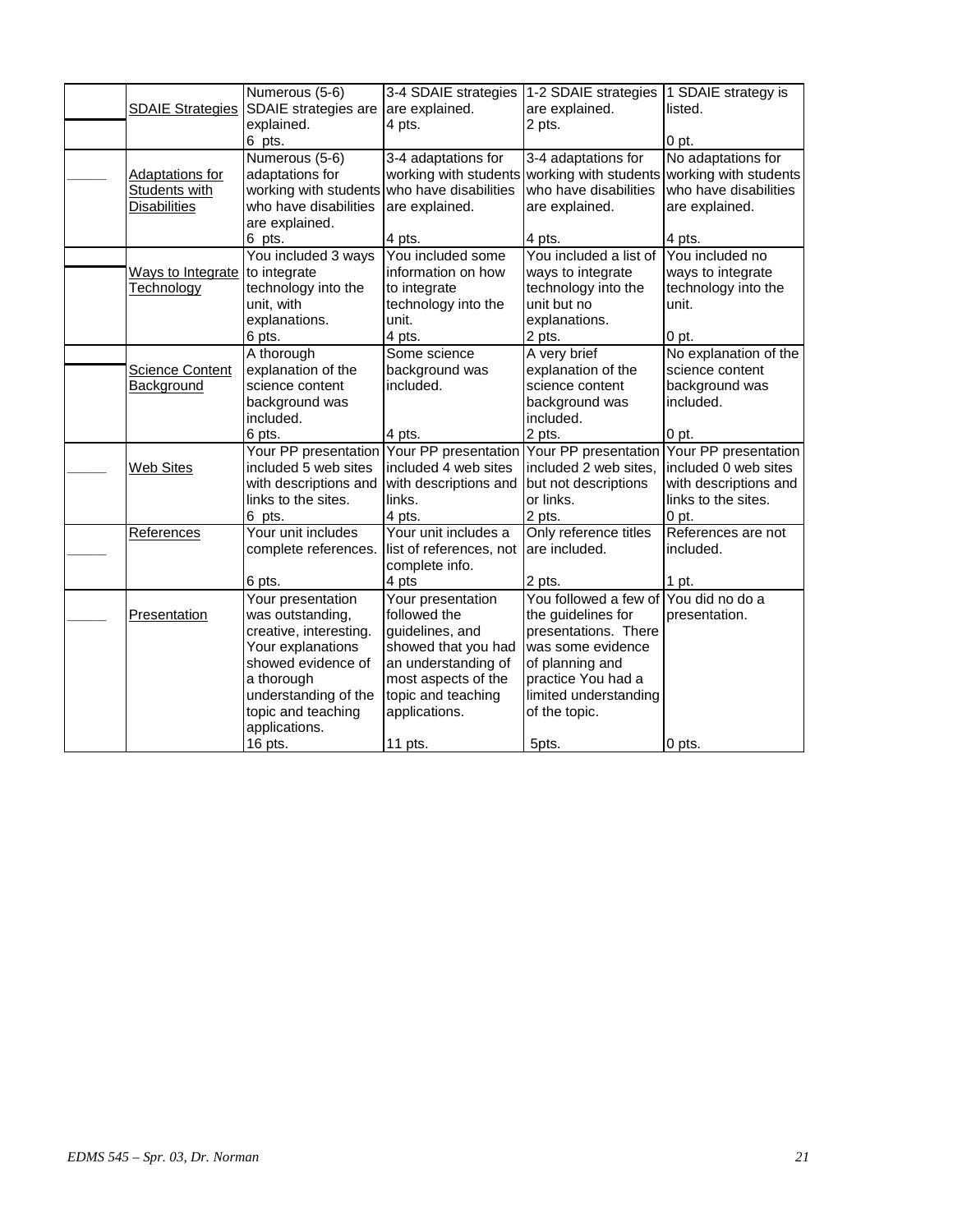# **RUBRIC FOR SCIENCE INSTRUCTION CASE STUDY**

## **Score CriteriaQuality of Work**

|                                  | All questions are                        | All questions are      | All questions are      | Few questions are     |
|----------------------------------|------------------------------------------|------------------------|------------------------|-----------------------|
| Classroom                        | followed by specific                     | followed by very brief | followed by answers.   | followed by answers.  |
| Observations                     | observations .Two or                     | answers.               | One observation is     | Observations are not  |
|                                  | more observations                        | Two or more            | made and referred      | very specific.        |
|                                  | are made and                             | observations are       | to. Observations are   |                       |
|                                  | referred to for each                     | made and referred to   | not very specific.     |                       |
|                                  | question.                                | for each question,     |                        |                       |
|                                  |                                          | but they are vague.    |                        |                       |
|                                  | $15$ pts.                                | $10$ pts.              | 5 pts.                 | 0 pt.                 |
| <b>Student Surveys</b>           | Six student                              | Student responses      | Less than six surveys  | No student surveys    |
|                                  | responses follow                         | don't follow           | are included.          | are included.         |
|                                  | each question.                           | questions.             | 5 pts.                 | 0 pt.                 |
|                                  | 15 pts.                                  | $10$ pts.              |                        |                       |
|                                  | Interviewed teacher                      | Interviewed teacher    | Not clear if the       | Teacher does not      |
| Teacher Interview in person. All |                                          | in person. Some        | teacher was            | seem to have been     |
|                                  | questions are                            | teacher responses      | interviewed. Some      | interviewed. Missing  |
|                                  | followed by the                          | are detailed and       | questions are          | teacher responses.    |
|                                  | specific and detailed                    | specific.              | followed by the        |                       |
|                                  | teacher responses.                       |                        | teacher's responses.   |                       |
|                                  | 15 pts.                                  | $10$ pts.              | 5 pts.                 | 0 <sub>pt.</sub>      |
|                                  | Organized data on a                      | Organized data on a    | A grid was used, but   | Did not use a grid to |
| Comparison                       | grid depicting                           | grid, but data is      | has little information | organize data from    |
| Chart                            | answers to all grid                      | incomplete. Not all    | and does not show      | your observations,    |
|                                  | questions from your                      | grid questions were    | the results of the     | teacher interview and |
|                                  | observations, teacher                    | addressed.             | observations,          | student surveys.      |
|                                  | interview and student                    |                        | interview, and         |                       |
|                                  | surveys.                                 |                        | surveys.               |                       |
|                                  | 15 pts.                                  | 10 pts.                | 5 pts.                 | 0 pt.                 |
|                                  | Analysis of                              | Brief analysis of      | Incomplete analysis    | Did not analyze       |
| Analysis of                      | information includes                     | information; brief     | and descriptions of    | information from the  |
|                                  | Information in the detailed descriptions | description of         | matches and            | 3 sources. Did not    |
| form of a Paper                  | of matches &                             | matches and            | mismatches of data.    | include               |
|                                  | mismatches of data.                      | mismatches of data.    | Minimal                | recommendations.      |
|                                  | Included                                 | <b>Brief</b>           | recommendations.       |                       |
|                                  | recommendation, 2-3                      | recommendations        |                        |                       |
|                                  | pages.                                   | 1-2 pages.             |                        |                       |
|                                  | 40 pts.                                  | 25 pts.                | 10 pts.                | 0 pt.                 |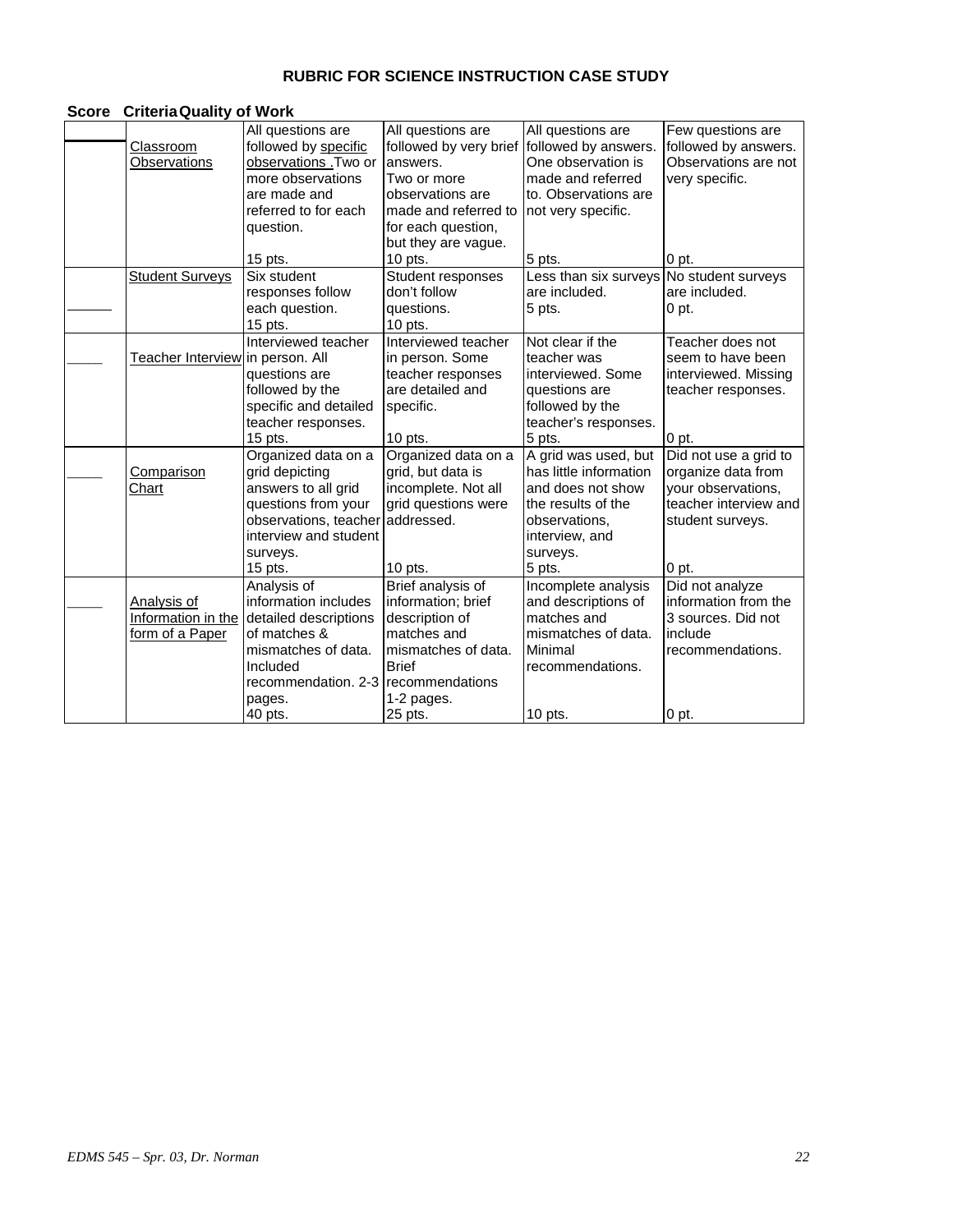You will need to copy and complete this form for each lesson presented during class.

## **LEARNING LOG FOR LEARNING CYCLE LESSONS**

Date: Title of Lesson: The Context of Lesson: Topic:

Presenters:

1. What were the major concepts taught during this lesson?

2. Questions from Instructors (and your answers). Final exam will consist of these questions. a.

b.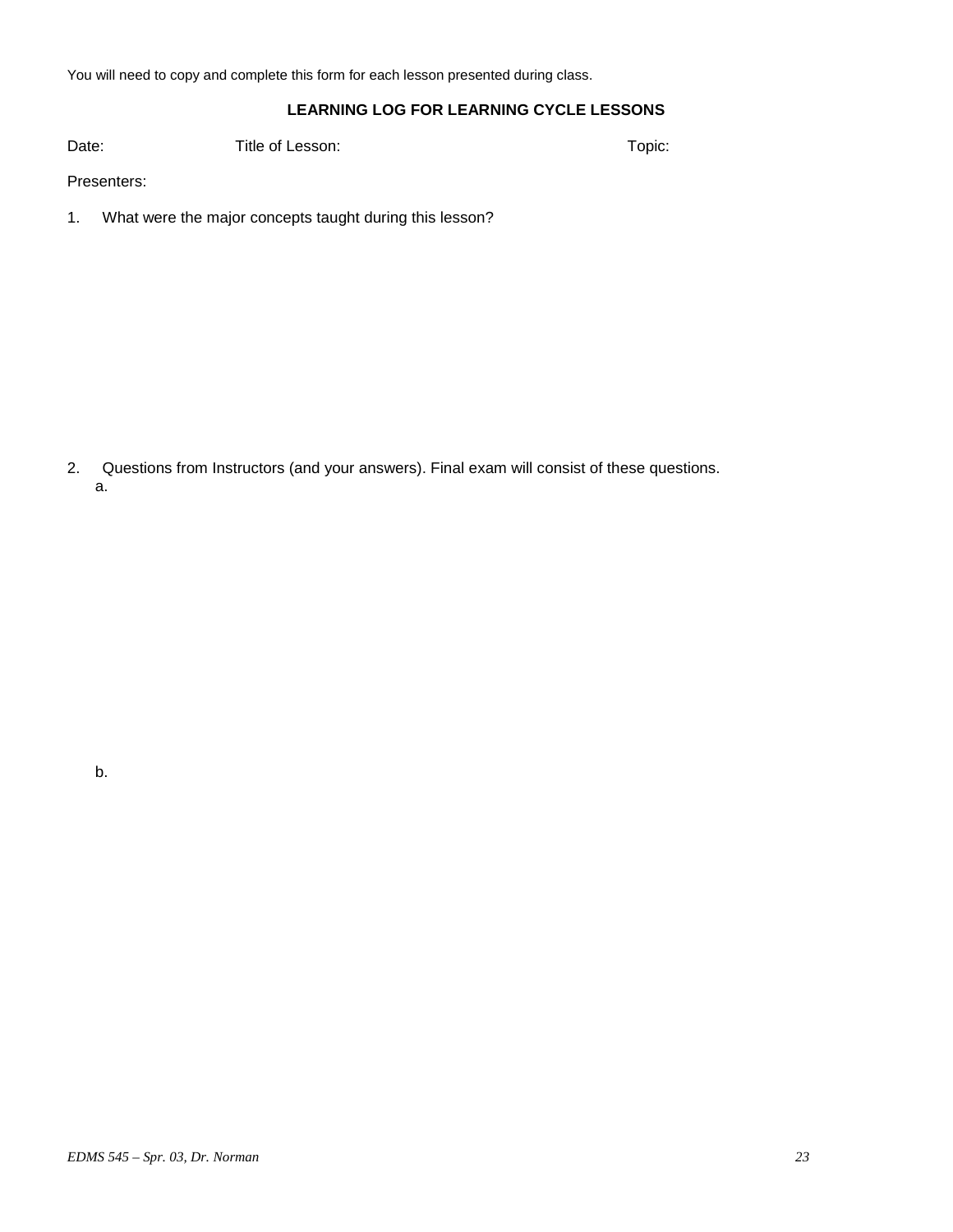3. What did the instructors do to facilitate learning for you?

4. What did you have difficulty with?

Notes: